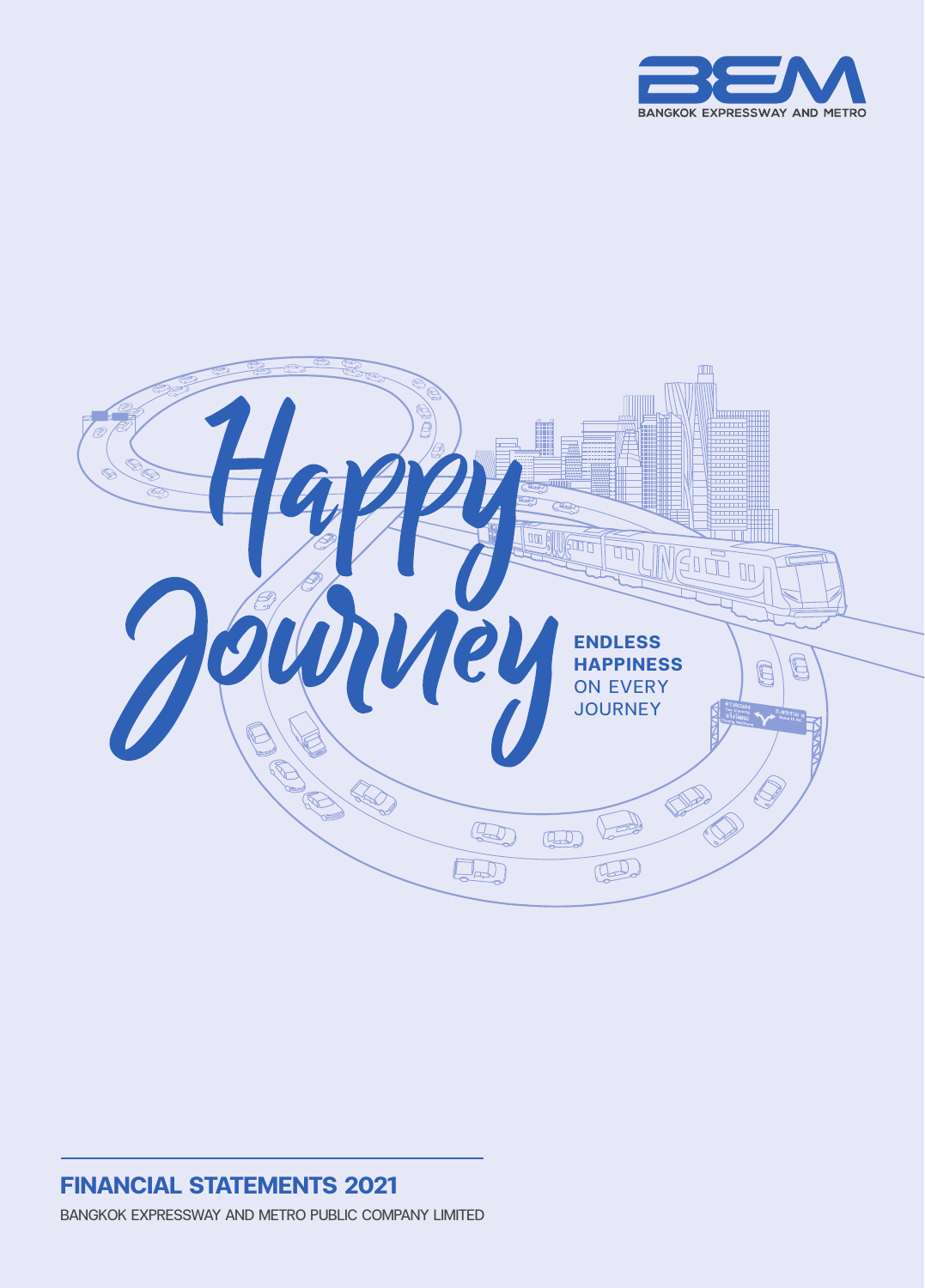# **CONTENTS**

|    | <b>MESSAGE FROM THE CHAIRMAN</b><br>OF THE BOARD OF DIRECTORS |
|----|---------------------------------------------------------------|
|    | <b>FINANCIAL SUMMARY</b>                                      |
|    | <b>INDEPENDENT AUDITOR'S REPORT</b>                           |
| 9  | <b>STATEMENT OF FINANCIAL POSITION</b>                        |
| 18 | <b>MANAGEMENT DISCUSSION AND ANALYSIS</b>                     |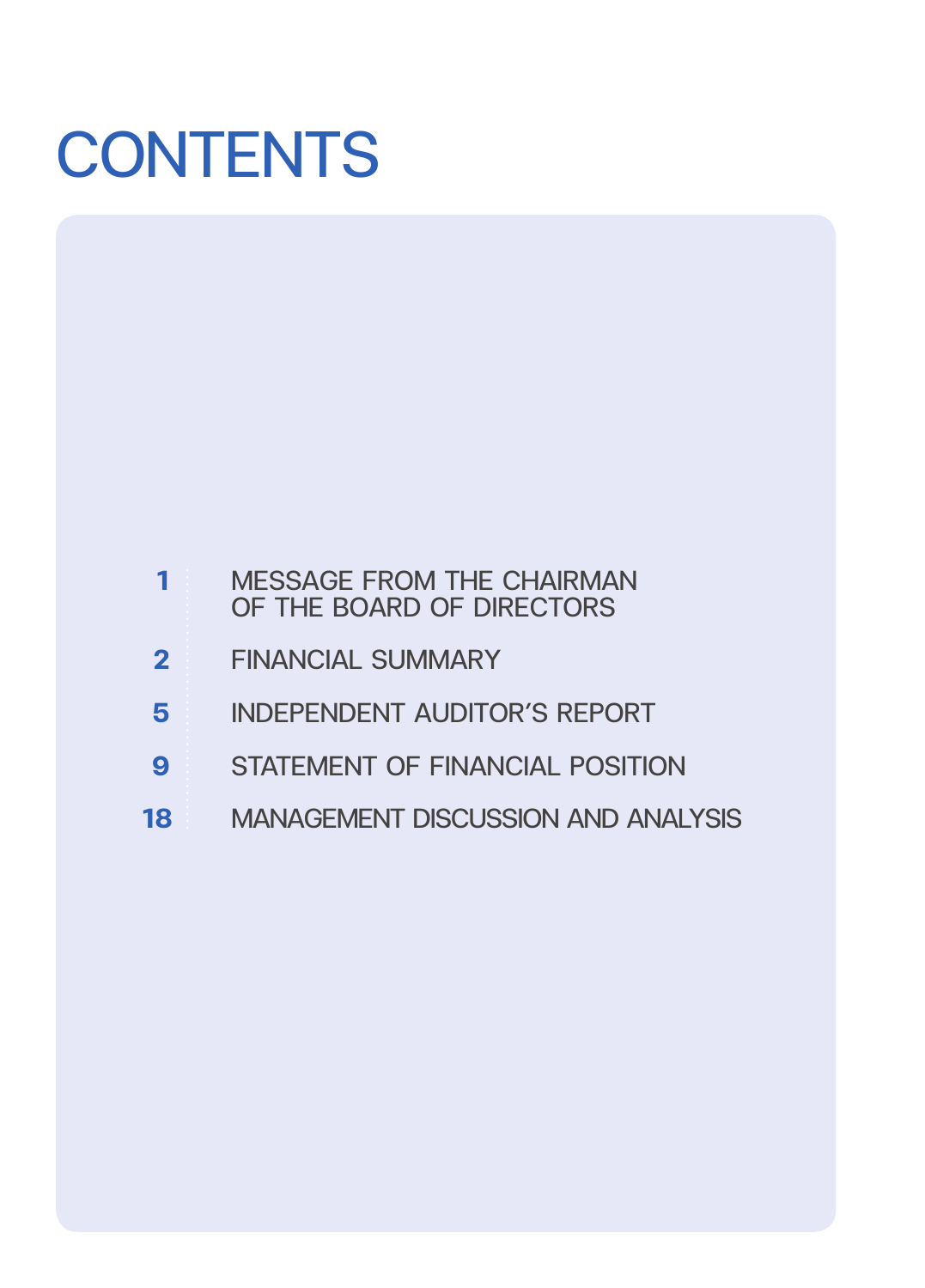# MESSAGE FROM THE CHAIRMAN OF THE BOARD OF DIRECTORS

Throughout the year of 2021, the world continued to be faced with the COVID -19 outbreak from the previous year. All sectors remain united in their efforts to ensure strict adherence to various government measures. Likewise, Bangkok Expressway and Metro Public Company Limited or BEM, as an expressway and mass rapid transit service provider, was also one of the organizations which still encountered the aforesaid crisis situation, due to a considerable decrease in the traffic volume on expressways and the volume of MRT passengers, with its lowest in August. The government's relaxation of control measures, however, resulted in a rapid increase in travel volume. Moreover, the Company continues to manage and control expenses to suit this ongoing situation, with emphasis on the disease preventive measures for the safety of expressway and metro users, and meanwhile, the Company is still committed to not only taking care of staff but also society.

In the context of service improvement, the Company has developed the toll payment system with a contactless credit or debit card based on the Europay Mastercard Visa (EMV) standard to facilitate expressway users' travelling, in collaboration with the Expressway Authority of Thailand (EXAT) and Krung Thai Bank Public Company Limited, which offers the payment service faster than toll payment with cash, as another alternative for expressway users, and to reduce the volume of vehicles accumulated in front of the toll plazas while simultaneously minimizing cash exposure during the COVID-19 outbreak situation. Other than this, the Company is preparing to launch the MRT fare payment service with EMV system by early 2022.

With regard to financial management, the Company is regarded as Southeast Asia's first private transportation company which has issued and offered for sale the Sustainability Bond worth Baht 6,000 Million, with the aims of repaying the existing liabilities and/or refinancing in the MRT Blue Line Project, which has been greatly received by investors, reflecting investors' confidence in BEM for environmentally and socially responsible business operations in the face of the COVID-19 crisis. As a result, BEM was presented with the Best Sustainability Bond Awards 2021 by The Asset, the leading financial magazine in Asia.

Despite the fact that the Company must conduct its businesses under the threat of the difficult circumstances, the Company is still striving to adhere to corporate governance in the business operations. To that end, BEM has been successively rated as a listed company with the "Excellent CG Scoring" or Five Star in Corporate Governance; and moreover, BEM was selected as one of 146 listed companies on the "Thailand Sustainability Investment" (THSI) 2021 for the fifth consecutive year, proven the comprehensive transportation service provider which is simultaneously pursuing sustainable development. BEM also has been awarded the Thailand's Top Corporate Brands 2021, as a company with the Thailand's highest brand value in the transportation and logistics sector for the second consecutive year. All of these achievements are underpinned by the Company's commitment to operating the businesses based on corporate governance and attaining the sustainable development.

In the previous year, the Si Rat - Outer Ring Road Expressway Project (Chatuchak - Chimplee) became due for the toll rate revision, which shall be made every 5 years in accordance with the Concession Agreement, with effect from December 15, 2021. In this regard, the Company has supported the Ministry of Transport's policy to alleviate the burden of people's living costs owing to such toll rate revision, by offering for sale toll coupons at the same rate for a period of 1 year.

In respect the operating results of 2021, BEM had the net profit in the total amount of Baht 1,010 Million, a decrease from the previous year due to the impact of COVID-19. Nonetheless, BEM reaffirmed the commitment to taking care of stakeholders, especially shareholders, whereby the Board of Directors resolved to propose that the Shareholders' Meeting consider approving the dividend payment for 2021 at the rate of Baht 0.08 per share.

We would like to extend our gratitude to all shareholders, service users, both the expressway and MRT systems, counterparts, public and private agencies, along with all concerned parties, as well as executives and staff, for the great sustained support in BEM's business operations. Under any circumstances, especially during the crisis situation, please rest assured that BEM still remains committed to operating the businesses based on the good corporate governance principles, with social and environmental responsibility, in the pursuit of sustainable development, while serving an instrumental in enhancing the quality of people's travel life which will bring smiles of happiness for all expressway and MRT service users. Finally, BEM would like to encourage all Thai people to become stronger and more resilient so that we can overcome these tough situations together.

(Mr.Plew Trivisvavet) Acting Chairman of the Board of Directors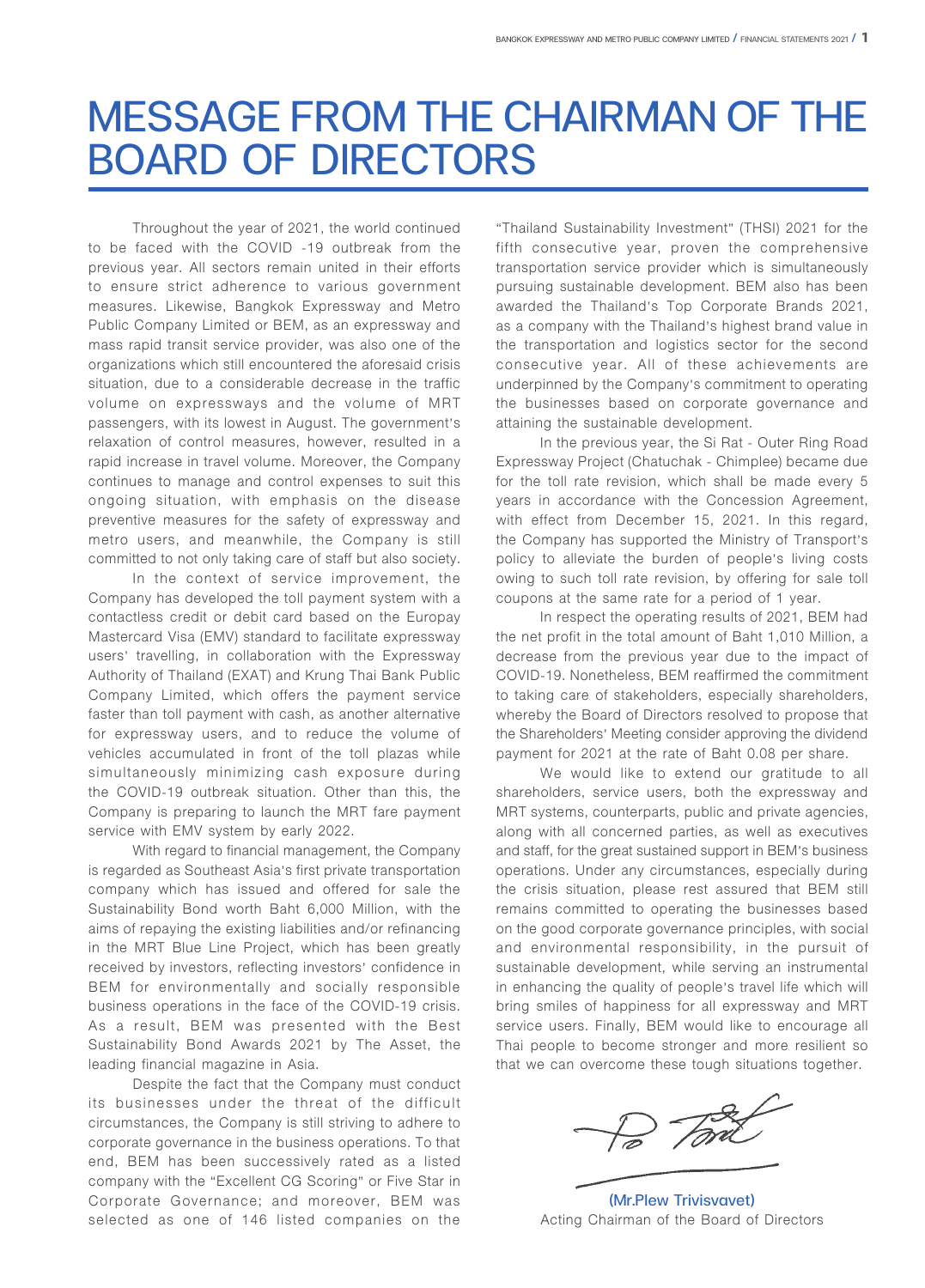# FINANCIAL SUMMARY

### BANGKOK EXPRESSWAY AND METRO PUBLIC COMPANY LIMITED AND ITS SUBSIDIARIES

Unit : Million Baht

### FINANCIAL HIGHLIGHTS

|                                                           | 2021    | 2020               |
|-----------------------------------------------------------|---------|--------------------|
|                                                           |         |                    |
| Financial Position (As at December 31)                    |         |                    |
| Total assets                                              | 115,088 | 113,616            |
| <b>Total liabilities</b>                                  | 77,389  | 75,582             |
| Shareholders' equity                                      | 37,699  | 38,034             |
| <b>Operating Results</b> (For the year ended December 31) |         |                    |
| Revenue from expressway business                          | 6,450   | 8,145              |
| Revenue from rail business                                | 3,454   | 4,520              |
| Revenue from commercial development business              | 822     | 825                |
| Net profit attributable to the Company                    | 1,010   | 2,051              |
| <b>Financial Ratios</b>                                   |         |                    |
| Net profit margin (%)                                     | 8.97    | 14.60              |
| Return on equity (%)                                      | 2.67    | 5.35               |
| Return on total assets (%)                                | 0.95    | 2.00               |
| Debt to equity ratio (times)                              | 1.87    | 1.76               |
| Interest bearing debt to equity ratio (times)             | 1.65    | 1.52               |
| Book value per share (Baht)                               | 2.47    | 2.49               |
|                                                           |         | $\curvearrowright$ |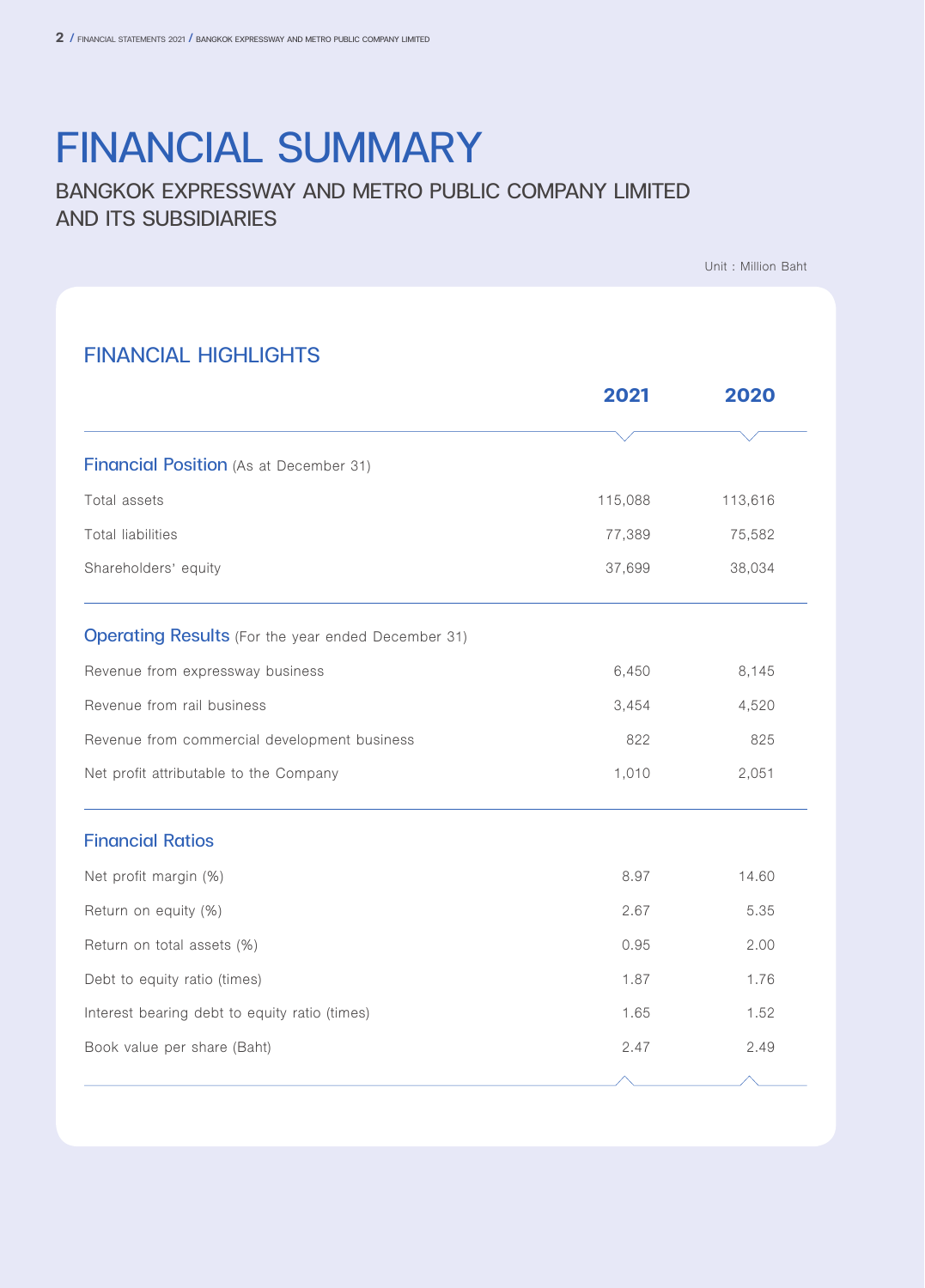

### AVERAGE DAILY TOLL REVENUE :

Chalerm Mahanakorn, Si Rat, Udon Ratthaya and Si Rat - Outer Ring Road Expressway

### AVERAGE DAILY TRAFFIC :

Chalerm Mahanakorn, Si Rat, Udon Ratthaya and Si Rat - Outer Ring Road Expressway

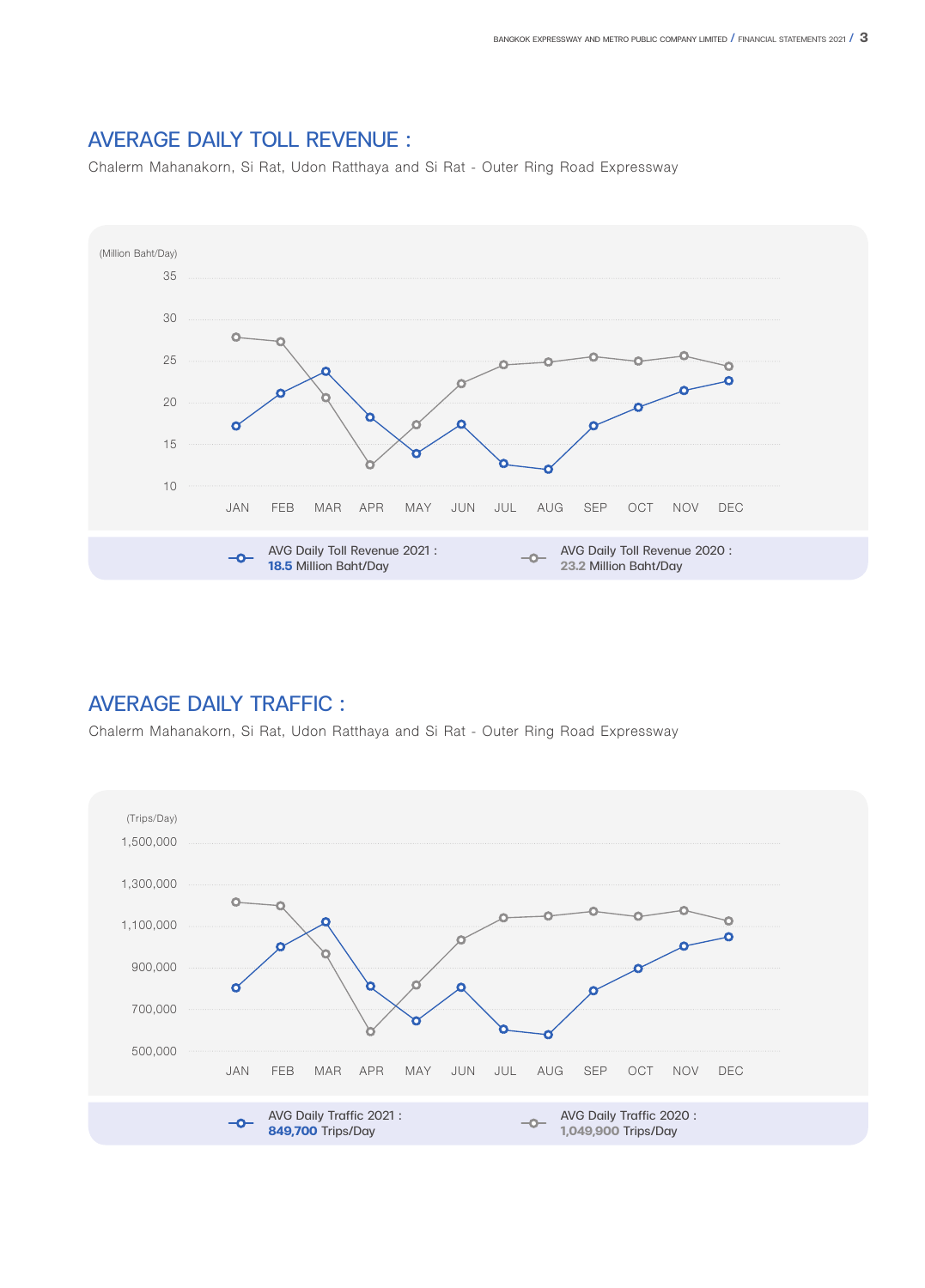### AVERAGE DAILY FARE BOX REVENUE :

the MRT Chaloem Ratchamongkhon Line



### AVERAGE DAILY RIDERSHIP :

the MRT Chaloem Ratchamongkhon Line

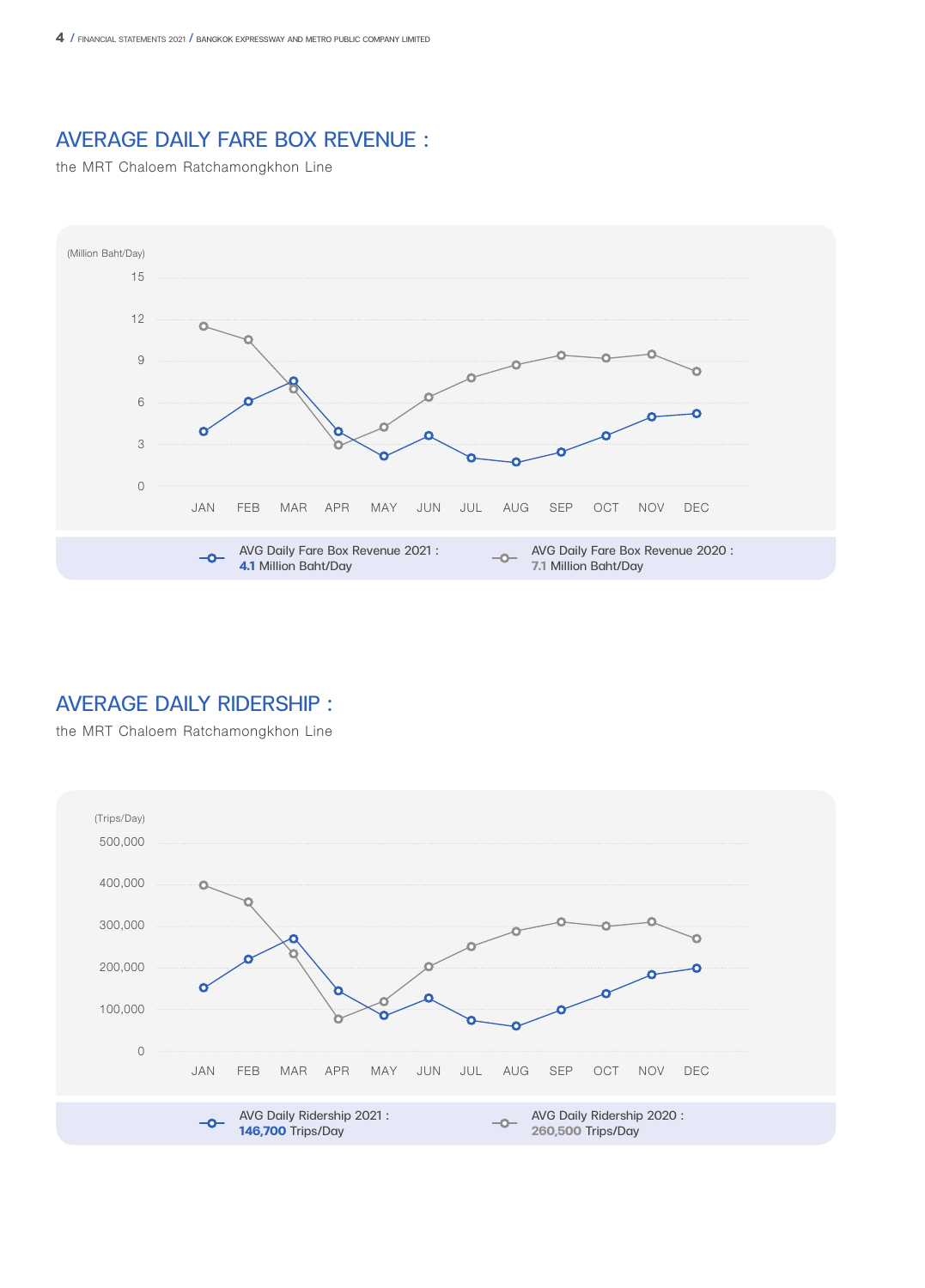# INDEPENDENT AUDITOR'S REPORT

To the Shareholders of Bangkok Expressway and Metro Public Company Limited

### **OPINION**

I have audited the accompanying consolidated financial statements of Bangkok Expressway and Metro Public Company Limited and its subsidiaries (the Group), which comprise the consolidated statement of financial position as at 31 December 2021, and the related consolidated statements of income, comprehensive income, changes in shareholders' equity and cash flows for the year then ended, and notes to the consolidated financial statements, including a summary of significant accounting policies, and have also audited the separate financial statements of Bangkok Expressway and Metro Public Company Limited for the same period.

In my opinion, the financial statements referred to above present fairly, in all material respects, the financial position of Bangkok Expressway and Metro Public Company Limited and its subsidiaries and of Bangkok Expressway and Metro Public Company Limited as at 31 December 2021, their financial performance and cash flows for the year then ended in accordance with Thai Financial Reporting Standards.

### BASIS FOR OPINION

I conducted my audit in accordance with Thai Standards on Auditing. My responsibilities under those standards are further described in the Auditor's Responsibilities for the Audit of the Financial Statements section of my report. I am independent of the Group in accordance with the Code of Ethics for Professional Accountants as issued by the Federation of Accounting Professions as relevant to my audit of the financial statements, and I have fulfilled my other ethical responsibilities in accordance with the Code. I believe that the audit evidence I have obtained is sufficient and appropriate to provide a basis for my opinion.

### EMPHASIS OF MATTER

I draw attention to Note 1.2 to the consolidated financial statements, the Coronavirus disease 2019 pandemic is adversely impacting various businesses and industries. This situation significantly affects the Group's business activities in terms of commuter numbers on both the expressway and metro systems and this significantly impacts the Group's revenue while opening hours are reduced and organisations are supporting work from home policies. The Group's management has continuously monitored ongoing developments and assessed the financial impact as the situation has changed. My opinion is not modified in respect of this matters.

### KEY AUDIT MATTERS

Key audit matters are those matters that, in my professional judgement, were of most significance in my audit of the financial statements of the current period. These matters were addressed in the context of my audit of the financial statements as a whole, and in forming my opinion thereon, and I do not provide a separate opinion on these matters.

I have fulfilled the responsibilities described in the Auditor's Responsibilities for the Audit of the Financial Statements section of my report, including in relation to these matters. Accordingly, my audit included the performance of procedures designed to respond to my assessment of the risks of material misstatement of the financial statements. The results of my audit procedures, including the procedures performed to address the matters below, provide the basis for my audit opinion on the accompanying financial statements as a whole.

Key audit matters and how audit procedures respond to each matter are described below.

### Recognition of toll revenue, toll revenue sharing and fare box revenue

The Group recognises toll revenue, toll revenue sharing and fare box revenue in accordance with the accounting policy disclosed in Note 4.1 to the consolidated financial statements. The revenue accounts are the most significant amounts in the statement of income. In addition, the Group's service income is derived from numerous transactions and varies in terms of the toll and fare box rates. I have therefore paid attention to the audit of the measurement of the related transactions recorded by the Group.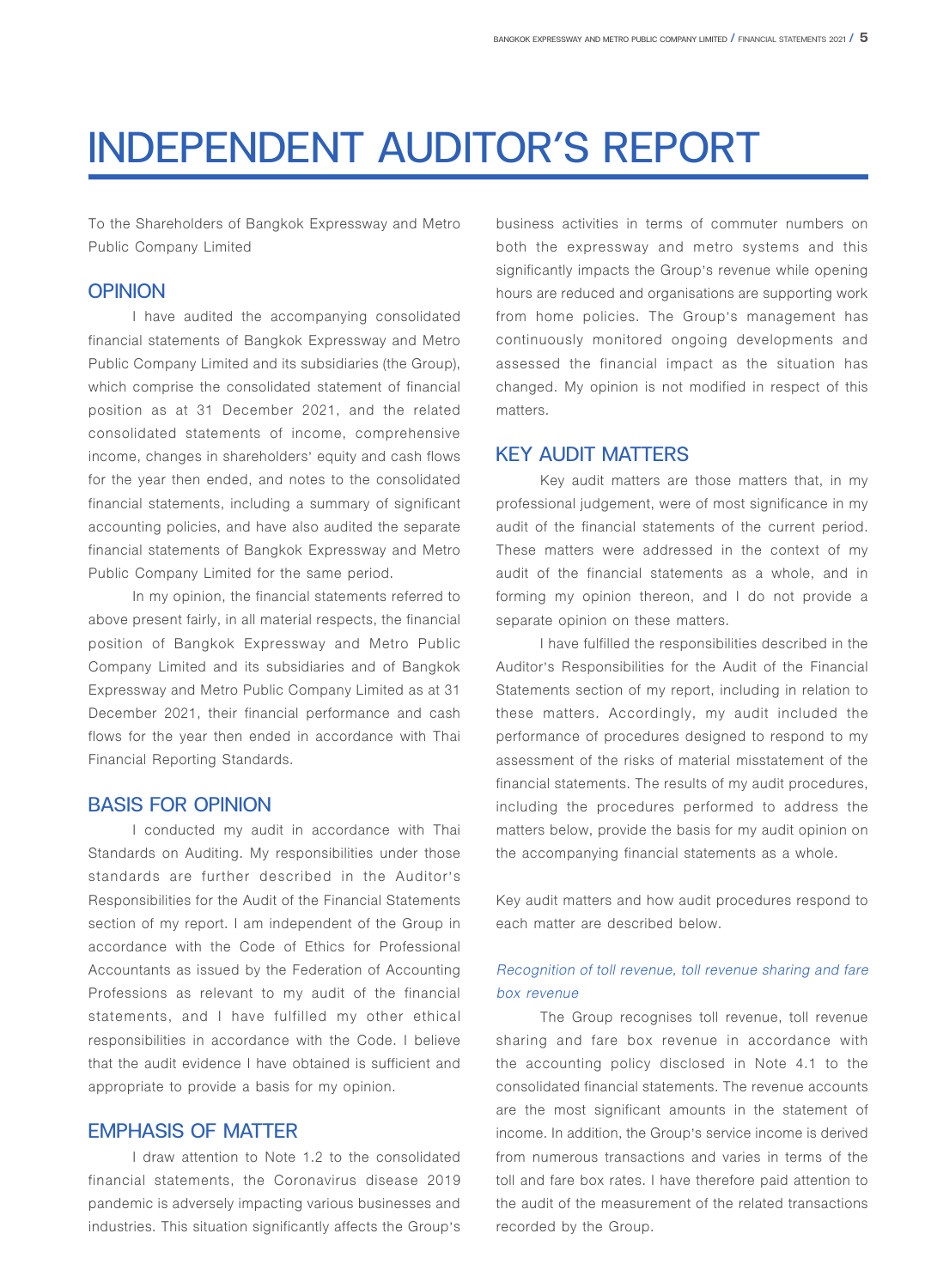I have examined the revenue recognition of the Group by assessing and testing the internal controls relevant to the revenue cycle of the Group, including the related information technology systems, by making inquiry of responsible executives, gaining an understanding of the controls and selecting representative samples to test the operation of the designed controls. In addition, I have examined the measurement and completeness of the revenue information that the Group used for accounting purposes by performing live audit testing and traffic volume observation. On a sampling basis, I examined documents supporting actual revenue transactions occurring during the year. I also performed analytical procedures on disaggregated data to detect possible irregularities in sales transactions throughout the period, particularly for accounting entries made through journal vouchers.

#### Recognition of capital expenditures

During the year ended 31 December 2021, the Group had capital expenditures amounting to Baht 1,909 million that were recorded as "rights to operate expressway sectors, intangible assets under concession agreement of the MRT Blue Line Project and project cost of the MRT Chalong Ratchadham Line", as disclosed in Notes 15, 16 and 17 to the consolidated financial statements. I considered the recognition of capital expenditures as assets to be a significant transaction. In addition, management needed to exercise substantial judgment in determining whether the costs were direct costs and could be recognised as costs of acquiring intangible assets if they met the conditions stipulated under financial reporting standards.

I assessed the Group's recognition of capital expenditures during the year by inquiring with management to gain an understanding of the basis applied and judgement exercised by management in capitalising expenses as assets and the disclosures in the notes to the financial statements. I reviewed the minutes of meetings, contracts and documents related to the capital expenditures. I also selected and checked representative samples of supporting documents for expenses recognised as assets during the year to determine whether the recognition met the criteria under financial reporting standards and reviewed the disclosures in the notes to the financial statements.

### Intangible assets under concession agreement of the MRT Blue Line Project

As at 31 December 2021, the Company has intangible assets under concession agreement of the MRT Blue Line Project amounting to Baht 45,369 million in the consolidated financial statements, or equal to 39.42 percent of total assets. The Company commenced operation of the Through Operation systems of the MRT Blue Line Project on 30 March 2020 and it has been significantly affected by the Coronavirus disease 2019 pandemic, which has affected commuter numbers on the metro system and significantly impacted the project's revenue while opening hours are reduced and organisations are supporting work from home policies. The assessment of impairment of intangible assets under the concession agreement of the MRT Blue Line Project requires the management to exercise a high degree of judgement in forecasting operating results, estimating the cash inflows that are expected to be generated in the future, and setting an appropriate discount rate, growth rate and other assumptions.

I assessed the impairment assessment performed by management on intangible assets under the concession agreement of the MRT Blue Line Project by gaining an understanding of and evaluating the financial model selected by the management and evaluating the key assumptions applied by the management in preparing plans and projecting the cashflows to be generated from those assets in the future by gaining an understanding of the process through which the figures were derived, comparing the assumptions with external and internal sources of information, and reviewing the cashflow projections in comparison with the actual operating results. I also evaluated the discount rate applied by analysing the weighted average cost of capital and other information and reperforming the calculation of expected future cashflows under the financial model. In addition, I considered the sensitivity of the cashflow projections to key assumptions, especially the discount rate and revenue growth rate.

#### OTHER INFORMATION

Management is responsible for the other information. The other information comprise the information included in annual report of the Group, but does not include the financial statements and my auditor's report thereon.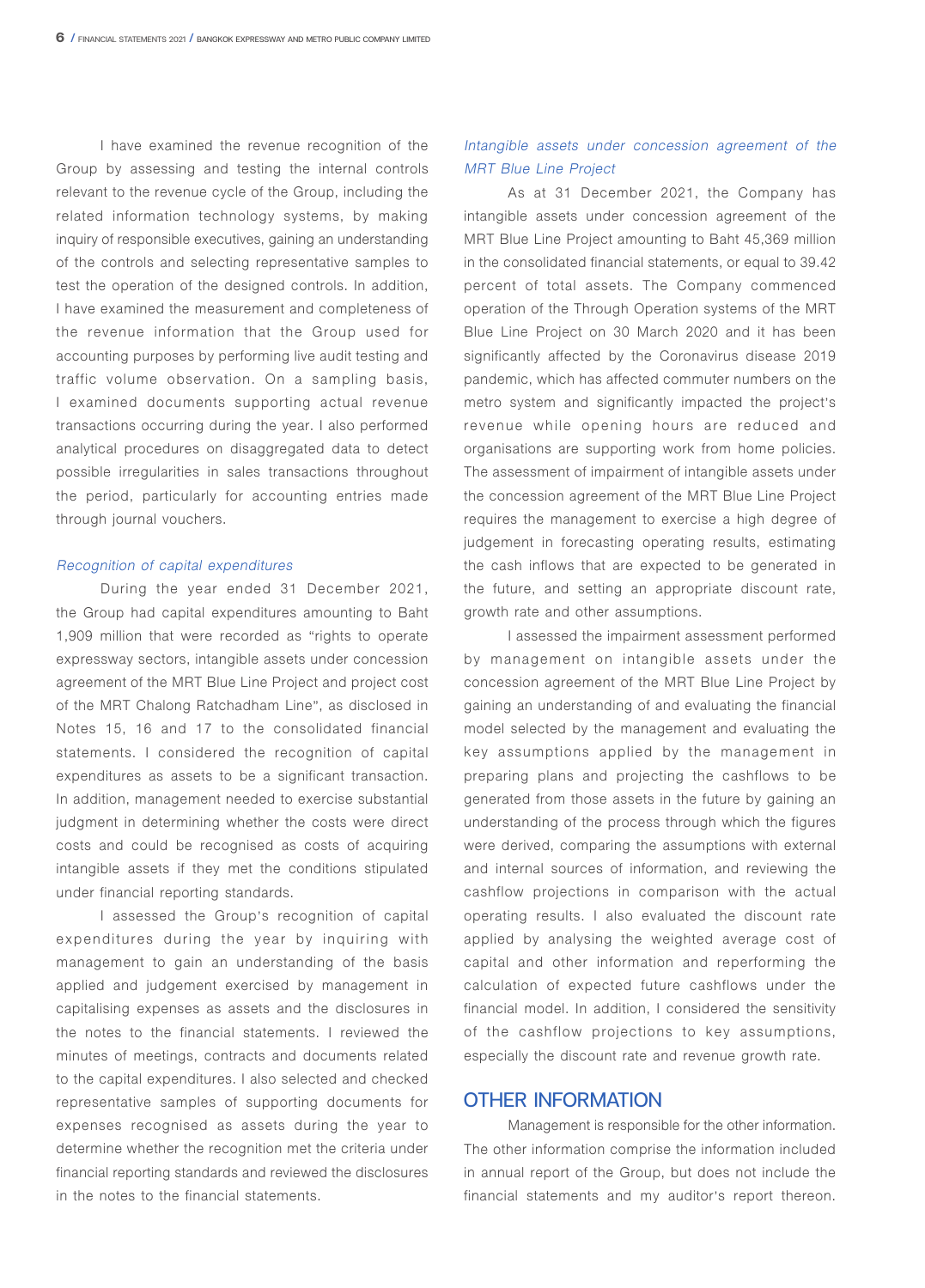The annual report of the Group is expected to be made available to me after the date of this auditor's report.

My opinion on the financial statements does not cover the other information and I do not express any form of assurance conclusion thereon.

In connection with my audit of the financial statements, my responsibility is to read the other information and, in doing so, consider whether the other information is materially inconsistent with the financial statements or my knowledge obtained in the audit or otherwise appears to be materially misstated.

When I read the annual report of the Group, if I conclude that there is a material misstatement therein, I am required to communicate the matter to those charged with governance for correction of the misstatement.

### RESPONSIBILITIES OF MANAGEMENT AND THOSE CHARGED WITH GOVERNANCE FOR THE FINANCIAL STATEMENTS

Management is responsible for the preparation and fair presentation of the financial statements in accordance with Thai Financial Reporting Standards, and for such internal control as management determines is necessary to enable the preparation of financial statements that are free from material misstatement, whether due to fraud or error.

In preparing the financial statements, management is responsible for assessing the Group's ability to continue as a going concern, disclosing, as applicable, matters related to going concern and using the going concern basis of accounting unless management either intends to liquidate the Group or to cease operations, or has no realistic alternative but to do so.

Those charged with governance are responsible for overseeing the Group's financial reporting process.

### AUDITOR'S RESPONSIBILITIES FOR THE AUDIT OF THE FINANCIAL STATEMENTS

My objectives are to obtain reasonable assurance about whether the financial statements as a whole are free from material misstatement, whether due to fraud or error, and to issue an auditor's report that includes my opinion. Reasonable assurance is a high level of assurance, but is not a guarantee that an audit conducted in accordance with Thai Standards on Auditing will always detect a material misstatement when it exists. Misstatements can arise from fraud or error and are considered material if, individually or in the aggregate, they could reasonably be expected to influence the economic decisions of users taken on the basis of these financial statements.

As part of an audit in accordance with Thai Standards on Auditing, I exercise professional judgement and maintain professional skepticism throughout the audit. I also:

- Identify and assess the risks of material misstatement of the financial statements, whether due to fraud or error, design and perform audit procedures responsive to those risks, and obtain audit evidence that is sufficient and appropriate to provide a basis for my opinion. The risk of not detecting a material misstatement resulting from fraud is higher than for one resulting from error, as fraud may involve collusion, forgery, intentional omissions, misrepresentations, or the override of internal control.
- Obtain an understanding of internal control relevant to the audit in order to design audit procedures that are appropriate in the circumstances, but not for the purpose of expressing an opinion on the effectiveness of the Group's internal control.
- Evaluate the appropriateness of accounting policies used and the reasonableness of accounting estimates and related disclosures made by management.
- Conclude on the appropriateness of management's use of the going concern basis of accounting and, based on the audit evidence obtained, whether a material uncertainty exists related to events or conditions that may cast significant doubt on the Group's ability to continue as a going concern. If I conclude that a material uncertainty exists, I am required to draw attention in my auditor's report to the related disclosures in the financial statements or, if such disclosures are inadequate, to modify my opinion. My conclusions are based on the audit evidence obtained up to the date of my auditor's report. However, future events or conditions may cause the Group to cease to continue as a going concern.
- Evaluate the overall presentation, structure and content of the financial statements, including the disclosures, and whether the financial statements represent the underlying transactions and events in a manner that achieves fair presentation.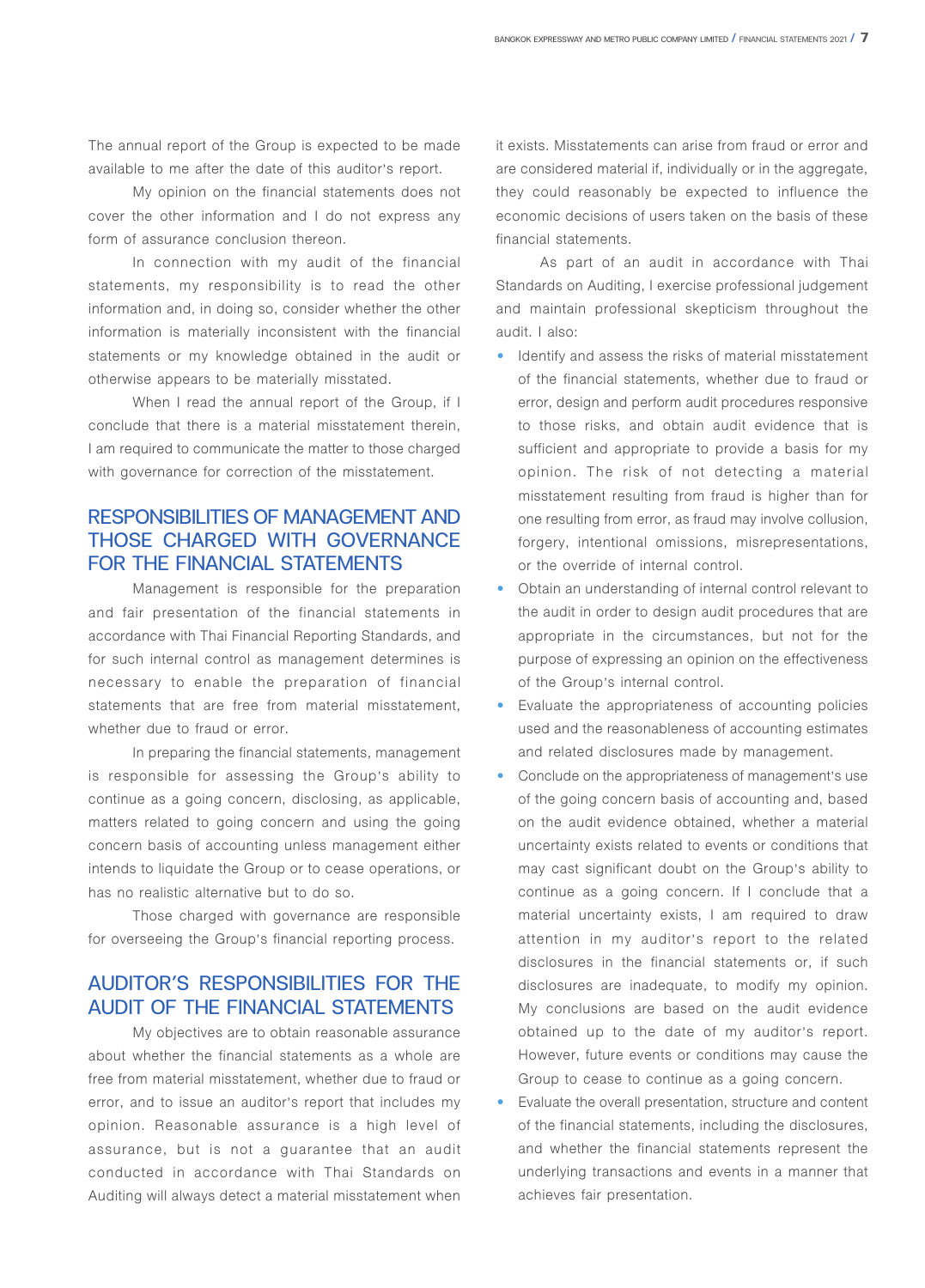• Obtain sufficient appropriate audit evidence regarding the financial information of the entities or business activities within the Group to express an opinion on the consolidated financial statements. I am responsible for the direction, supervision and performance of the group audit. I remain solely responsible for my audit opinion.

I communicate with those charged with governance regarding, among other matters, the planned scope and timing of the audit and significant audit findings, including any significant deficiencies in internal control that I identify during my audit.

I also provide those charged with governance with a statement that I have complied with relevant ethical requirements regarding independence, and to communicate with them all relationships and other matters that may reasonably be thought to bear on my independence, and where applicable, related safeguards.

From the matters communicated with those charged with governance, I determine those matters that were of most significance in the audit of the financial statements of the current period and are therefore the key audit matters. I describe these matters in my auditor's report unless law or regulation precludes public disclosure about the matter or when, in extremely rare circumstances, I determine that a matter should not be communicated in my report because the adverse consequences of doing so would reasonably be expected to outweigh the public interest benefits of such communication.

I am responsible for the audit resulting in this independent auditor's report.

Isargas Woukiy

Isaraporn Wisutthiyan Certified Public Accountant (Thailand) No. 7480

EY Office Limited Bangkok: 23 February 2022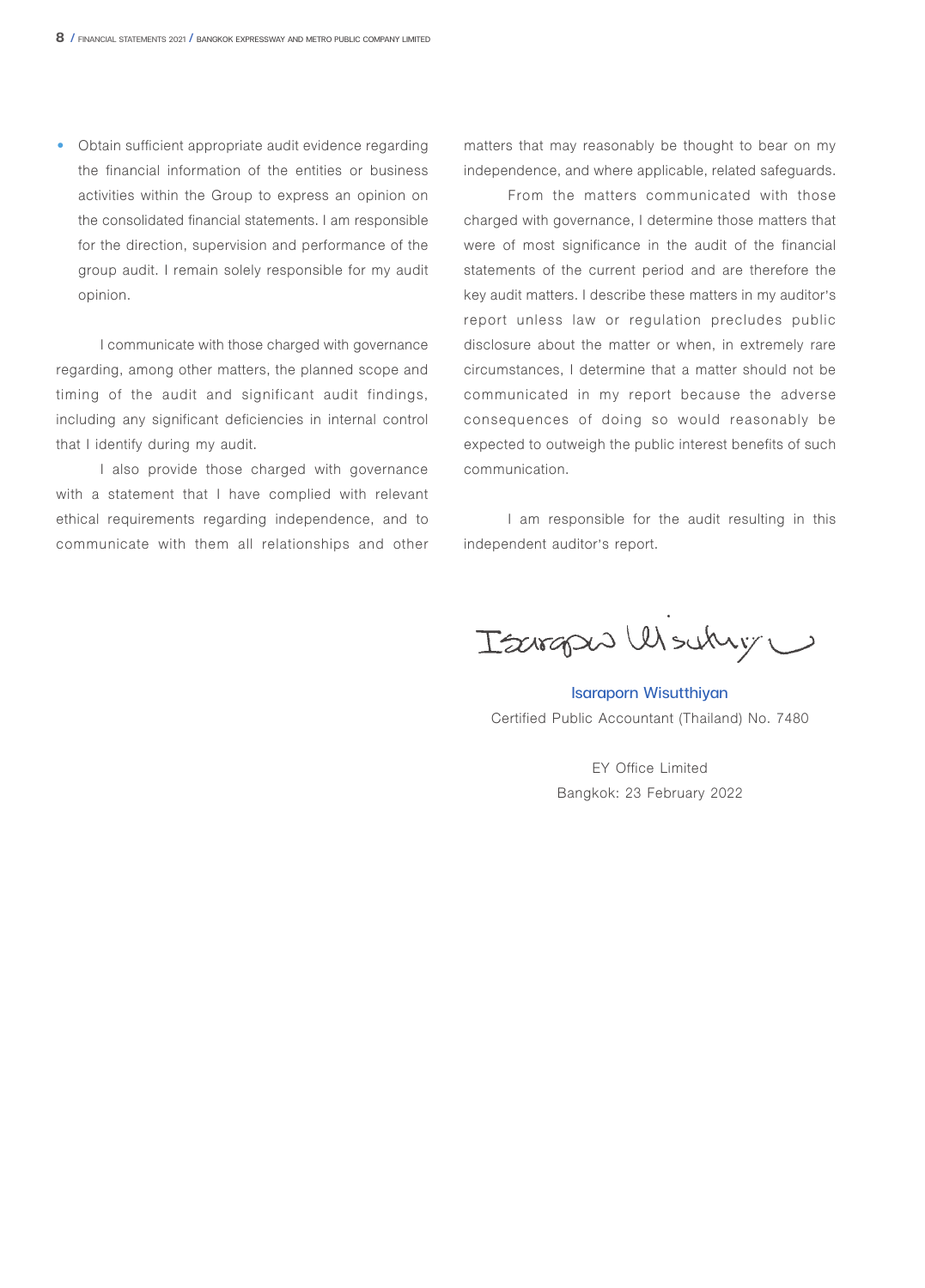### STATEMENT OF FINANCIAL POSITION

Bangkok Expressway and Metro Public Company Limited and its subsidiaries As at 31 December 2021

| <b>Consolidated financial statements</b><br><b>Separate financial statements</b><br>2021<br>2020<br>2021<br>2020<br>1,214,091,489<br>1,131,367,911<br>1,613,584,108<br>595,974,028<br>224,486,696<br>225,201,031<br>224,486,696<br>225,201,031<br>512,750,654<br>473,252,353<br>548,903,316<br>474,835,489<br>1,649,683,274<br>1,649,683,274<br>1,649,683,274<br>1,649,683,274<br>120,971,846<br>125,377,096<br>115,868,135<br>125,377,096<br>765,670,719<br>761,275,133<br>765,670,719<br>761,275,133<br>Prepaid expenses<br>92,564,380<br>90,825,229<br>88,690,123<br>85,521,468<br>44,566,316<br>41,991,312<br>17,783,816<br>Advance payment for service contracts<br>17,783,816<br>26,633,266<br>Spare parts<br>26,633,266<br>11,835,188<br>6,176,149<br>Others<br>10,729,409<br>5,135,588<br>4,540,640,505<br>5,043,753,856<br>3,989,682,965<br>4,597,145,775<br>5,911,365,066<br>7,561,048,340<br>5,911,365,066<br>7,561,048,340<br>net of current portion<br>15,909,924,565<br>15,840,737,472<br>15,909,924,565<br>15,840,737,472<br>767,729,867<br>644,580,180<br>120,357,493<br>120,357,493<br>120,357,493<br>120,357,493<br>379,278,437<br>346,698,738<br>383,984,663<br>360, 192, 223<br>139,696,152<br>86,514,411<br>51,763,824<br>58,433,907<br>31,701,521,503<br>26,965,266,678<br>31,920,531,506<br>27, 241, 674, 791<br>the MRT Blue Line Project<br>44,376,999,264<br>45,368,623,475<br>44,683,719,344<br>45,095,803,584<br>676,752,990<br>660,436,487<br>676,752,990<br>660,436,487<br>9,775,518,134<br>7,307,904,942<br>9,775,518,134<br>7,307,904,942<br>48,351,411<br>63,165,051<br>45,676,244<br>58,266,063<br>16,310,587<br>13,651,112<br>276,442,889<br>153,669,851<br>263,911,925<br>137, 144, 714<br>110,547,858,931<br>108,572,004,443<br>106,220,670,706<br>104,077,874,278<br>108,675,020,053<br>115,088,499,436<br>113,615,758,299<br>110,210,353,671 |                                                              |  | (Unit: Baht) |
|-------------------------------------------------------------------------------------------------------------------------------------------------------------------------------------------------------------------------------------------------------------------------------------------------------------------------------------------------------------------------------------------------------------------------------------------------------------------------------------------------------------------------------------------------------------------------------------------------------------------------------------------------------------------------------------------------------------------------------------------------------------------------------------------------------------------------------------------------------------------------------------------------------------------------------------------------------------------------------------------------------------------------------------------------------------------------------------------------------------------------------------------------------------------------------------------------------------------------------------------------------------------------------------------------------------------------------------------------------------------------------------------------------------------------------------------------------------------------------------------------------------------------------------------------------------------------------------------------------------------------------------------------------------------------------------------------------------------------------------------------------------------------------------------------------------------------------------------------------------------------------------|--------------------------------------------------------------|--|--------------|
|                                                                                                                                                                                                                                                                                                                                                                                                                                                                                                                                                                                                                                                                                                                                                                                                                                                                                                                                                                                                                                                                                                                                                                                                                                                                                                                                                                                                                                                                                                                                                                                                                                                                                                                                                                                                                                                                                     |                                                              |  |              |
|                                                                                                                                                                                                                                                                                                                                                                                                                                                                                                                                                                                                                                                                                                                                                                                                                                                                                                                                                                                                                                                                                                                                                                                                                                                                                                                                                                                                                                                                                                                                                                                                                                                                                                                                                                                                                                                                                     |                                                              |  |              |
|                                                                                                                                                                                                                                                                                                                                                                                                                                                                                                                                                                                                                                                                                                                                                                                                                                                                                                                                                                                                                                                                                                                                                                                                                                                                                                                                                                                                                                                                                                                                                                                                                                                                                                                                                                                                                                                                                     | Assets                                                       |  |              |
|                                                                                                                                                                                                                                                                                                                                                                                                                                                                                                                                                                                                                                                                                                                                                                                                                                                                                                                                                                                                                                                                                                                                                                                                                                                                                                                                                                                                                                                                                                                                                                                                                                                                                                                                                                                                                                                                                     | <b>Current assets</b>                                        |  |              |
|                                                                                                                                                                                                                                                                                                                                                                                                                                                                                                                                                                                                                                                                                                                                                                                                                                                                                                                                                                                                                                                                                                                                                                                                                                                                                                                                                                                                                                                                                                                                                                                                                                                                                                                                                                                                                                                                                     | Cash and cash equivalents                                    |  |              |
|                                                                                                                                                                                                                                                                                                                                                                                                                                                                                                                                                                                                                                                                                                                                                                                                                                                                                                                                                                                                                                                                                                                                                                                                                                                                                                                                                                                                                                                                                                                                                                                                                                                                                                                                                                                                                                                                                     | Bank deposit for unearned fare box revenue                   |  |              |
|                                                                                                                                                                                                                                                                                                                                                                                                                                                                                                                                                                                                                                                                                                                                                                                                                                                                                                                                                                                                                                                                                                                                                                                                                                                                                                                                                                                                                                                                                                                                                                                                                                                                                                                                                                                                                                                                                     | Trade and other receivables                                  |  |              |
|                                                                                                                                                                                                                                                                                                                                                                                                                                                                                                                                                                                                                                                                                                                                                                                                                                                                                                                                                                                                                                                                                                                                                                                                                                                                                                                                                                                                                                                                                                                                                                                                                                                                                                                                                                                                                                                                                     | Current portion of receivable under the concession agreement |  |              |
|                                                                                                                                                                                                                                                                                                                                                                                                                                                                                                                                                                                                                                                                                                                                                                                                                                                                                                                                                                                                                                                                                                                                                                                                                                                                                                                                                                                                                                                                                                                                                                                                                                                                                                                                                                                                                                                                                     | Current tax assets                                           |  |              |
|                                                                                                                                                                                                                                                                                                                                                                                                                                                                                                                                                                                                                                                                                                                                                                                                                                                                                                                                                                                                                                                                                                                                                                                                                                                                                                                                                                                                                                                                                                                                                                                                                                                                                                                                                                                                                                                                                     | Other current financial assets                               |  |              |
|                                                                                                                                                                                                                                                                                                                                                                                                                                                                                                                                                                                                                                                                                                                                                                                                                                                                                                                                                                                                                                                                                                                                                                                                                                                                                                                                                                                                                                                                                                                                                                                                                                                                                                                                                                                                                                                                                     | Other current assets                                         |  |              |
|                                                                                                                                                                                                                                                                                                                                                                                                                                                                                                                                                                                                                                                                                                                                                                                                                                                                                                                                                                                                                                                                                                                                                                                                                                                                                                                                                                                                                                                                                                                                                                                                                                                                                                                                                                                                                                                                                     |                                                              |  |              |
|                                                                                                                                                                                                                                                                                                                                                                                                                                                                                                                                                                                                                                                                                                                                                                                                                                                                                                                                                                                                                                                                                                                                                                                                                                                                                                                                                                                                                                                                                                                                                                                                                                                                                                                                                                                                                                                                                     |                                                              |  |              |
|                                                                                                                                                                                                                                                                                                                                                                                                                                                                                                                                                                                                                                                                                                                                                                                                                                                                                                                                                                                                                                                                                                                                                                                                                                                                                                                                                                                                                                                                                                                                                                                                                                                                                                                                                                                                                                                                                     |                                                              |  |              |
|                                                                                                                                                                                                                                                                                                                                                                                                                                                                                                                                                                                                                                                                                                                                                                                                                                                                                                                                                                                                                                                                                                                                                                                                                                                                                                                                                                                                                                                                                                                                                                                                                                                                                                                                                                                                                                                                                     |                                                              |  |              |
|                                                                                                                                                                                                                                                                                                                                                                                                                                                                                                                                                                                                                                                                                                                                                                                                                                                                                                                                                                                                                                                                                                                                                                                                                                                                                                                                                                                                                                                                                                                                                                                                                                                                                                                                                                                                                                                                                     | <b>Total current assets</b>                                  |  |              |
|                                                                                                                                                                                                                                                                                                                                                                                                                                                                                                                                                                                                                                                                                                                                                                                                                                                                                                                                                                                                                                                                                                                                                                                                                                                                                                                                                                                                                                                                                                                                                                                                                                                                                                                                                                                                                                                                                     | <b>Non-current assets</b>                                    |  |              |
|                                                                                                                                                                                                                                                                                                                                                                                                                                                                                                                                                                                                                                                                                                                                                                                                                                                                                                                                                                                                                                                                                                                                                                                                                                                                                                                                                                                                                                                                                                                                                                                                                                                                                                                                                                                                                                                                                     | Receivable under the concession agreement,                   |  |              |
|                                                                                                                                                                                                                                                                                                                                                                                                                                                                                                                                                                                                                                                                                                                                                                                                                                                                                                                                                                                                                                                                                                                                                                                                                                                                                                                                                                                                                                                                                                                                                                                                                                                                                                                                                                                                                                                                                     |                                                              |  |              |
|                                                                                                                                                                                                                                                                                                                                                                                                                                                                                                                                                                                                                                                                                                                                                                                                                                                                                                                                                                                                                                                                                                                                                                                                                                                                                                                                                                                                                                                                                                                                                                                                                                                                                                                                                                                                                                                                                     | Other non-current financial assets                           |  |              |
|                                                                                                                                                                                                                                                                                                                                                                                                                                                                                                                                                                                                                                                                                                                                                                                                                                                                                                                                                                                                                                                                                                                                                                                                                                                                                                                                                                                                                                                                                                                                                                                                                                                                                                                                                                                                                                                                                     | Investments in subsidiaries                                  |  |              |
|                                                                                                                                                                                                                                                                                                                                                                                                                                                                                                                                                                                                                                                                                                                                                                                                                                                                                                                                                                                                                                                                                                                                                                                                                                                                                                                                                                                                                                                                                                                                                                                                                                                                                                                                                                                                                                                                                     | Investment properties                                        |  |              |
|                                                                                                                                                                                                                                                                                                                                                                                                                                                                                                                                                                                                                                                                                                                                                                                                                                                                                                                                                                                                                                                                                                                                                                                                                                                                                                                                                                                                                                                                                                                                                                                                                                                                                                                                                                                                                                                                                     | Building and equipment                                       |  |              |
|                                                                                                                                                                                                                                                                                                                                                                                                                                                                                                                                                                                                                                                                                                                                                                                                                                                                                                                                                                                                                                                                                                                                                                                                                                                                                                                                                                                                                                                                                                                                                                                                                                                                                                                                                                                                                                                                                     | Right-of-use assets                                          |  |              |
|                                                                                                                                                                                                                                                                                                                                                                                                                                                                                                                                                                                                                                                                                                                                                                                                                                                                                                                                                                                                                                                                                                                                                                                                                                                                                                                                                                                                                                                                                                                                                                                                                                                                                                                                                                                                                                                                                     | Rights to operate expressway sectors                         |  |              |
|                                                                                                                                                                                                                                                                                                                                                                                                                                                                                                                                                                                                                                                                                                                                                                                                                                                                                                                                                                                                                                                                                                                                                                                                                                                                                                                                                                                                                                                                                                                                                                                                                                                                                                                                                                                                                                                                                     | Intangible asset under concession agreement of               |  |              |
|                                                                                                                                                                                                                                                                                                                                                                                                                                                                                                                                                                                                                                                                                                                                                                                                                                                                                                                                                                                                                                                                                                                                                                                                                                                                                                                                                                                                                                                                                                                                                                                                                                                                                                                                                                                                                                                                                     |                                                              |  |              |
|                                                                                                                                                                                                                                                                                                                                                                                                                                                                                                                                                                                                                                                                                                                                                                                                                                                                                                                                                                                                                                                                                                                                                                                                                                                                                                                                                                                                                                                                                                                                                                                                                                                                                                                                                                                                                                                                                     | Project cost of the MRT Chalong Ratchadham Line              |  |              |
|                                                                                                                                                                                                                                                                                                                                                                                                                                                                                                                                                                                                                                                                                                                                                                                                                                                                                                                                                                                                                                                                                                                                                                                                                                                                                                                                                                                                                                                                                                                                                                                                                                                                                                                                                                                                                                                                                     | Prepaid project remuneration                                 |  |              |
|                                                                                                                                                                                                                                                                                                                                                                                                                                                                                                                                                                                                                                                                                                                                                                                                                                                                                                                                                                                                                                                                                                                                                                                                                                                                                                                                                                                                                                                                                                                                                                                                                                                                                                                                                                                                                                                                                     | Other intangible assets                                      |  |              |
|                                                                                                                                                                                                                                                                                                                                                                                                                                                                                                                                                                                                                                                                                                                                                                                                                                                                                                                                                                                                                                                                                                                                                                                                                                                                                                                                                                                                                                                                                                                                                                                                                                                                                                                                                                                                                                                                                     | Deferred tax assets                                          |  |              |
|                                                                                                                                                                                                                                                                                                                                                                                                                                                                                                                                                                                                                                                                                                                                                                                                                                                                                                                                                                                                                                                                                                                                                                                                                                                                                                                                                                                                                                                                                                                                                                                                                                                                                                                                                                                                                                                                                     | Other non-current assets                                     |  |              |
|                                                                                                                                                                                                                                                                                                                                                                                                                                                                                                                                                                                                                                                                                                                                                                                                                                                                                                                                                                                                                                                                                                                                                                                                                                                                                                                                                                                                                                                                                                                                                                                                                                                                                                                                                                                                                                                                                     | <b>Total non-current assets</b>                              |  |              |
|                                                                                                                                                                                                                                                                                                                                                                                                                                                                                                                                                                                                                                                                                                                                                                                                                                                                                                                                                                                                                                                                                                                                                                                                                                                                                                                                                                                                                                                                                                                                                                                                                                                                                                                                                                                                                                                                                     | <b>Total assets</b>                                          |  |              |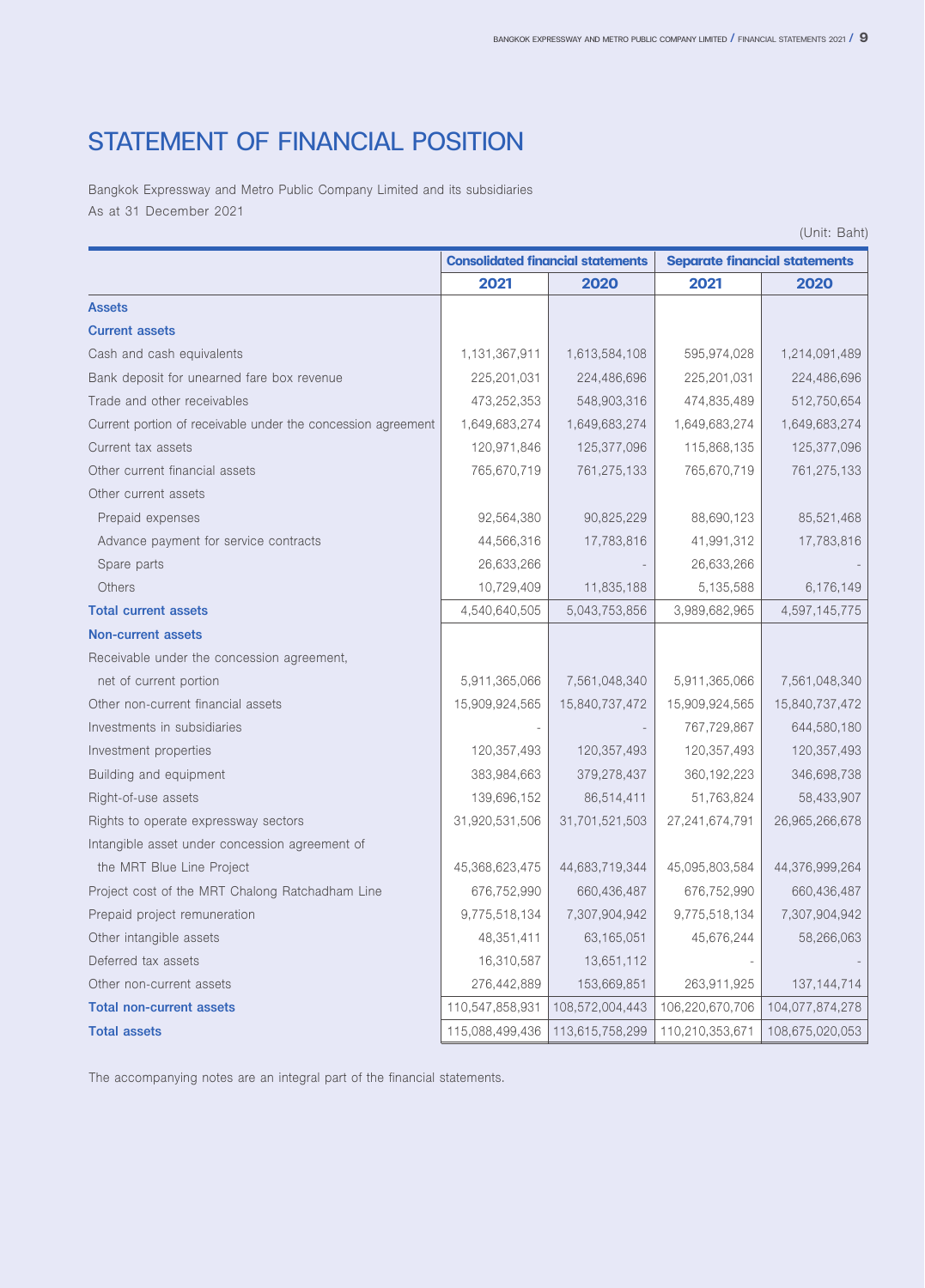### STATEMENT OF FINANCIAL POSITION (Continued)

Bangkok Expressway and Metro Public Company Limited and its subsidiaries As at 31 December 2021

|                                                                |                                          |                |                                      | (Unit: Baht)      |
|----------------------------------------------------------------|------------------------------------------|----------------|--------------------------------------|-------------------|
|                                                                | <b>Consolidated financial statements</b> |                | <b>Separate financial statements</b> |                   |
|                                                                | 2021                                     | 2020           | 2021                                 | 2020              |
| Liabilities and shareholders' equity                           |                                          |                |                                      |                   |
| <b>Current liabilities</b>                                     |                                          |                |                                      |                   |
| Short-term loans from financial institutions                   | 2,000,000,000                            | 3,000,000,000  | 2,000,000,000                        | 3,000,000,000     |
| Trade and other payables                                       | 1,492,413,420                            | 1,744,651,781  | 1,422,538,023                        | 1,749,756,519     |
| Current portion of long-term loans from financial institutions | 3,544,204,069                            | 3,745,161,069  | 2,861,764,069                        | 3,091,761,069     |
| Current portion of lease liabilities                           | 44,749,169                               | 45,512,736     | 25,374,022                           | 25,670,777        |
| Current portion of debentures                                  | 3,000,000,000                            | 4,615,000,000  | 3,000,000,000                        | 4,615,000,000     |
| Unearned fare box revenue                                      | 221,885,631                              | 228,290,262    | 221,885,631                          | 228,290,262       |
| Deposits on stored value ticket                                | 86,567,897                               | 87,727,497     | 86,567,897                           | 87,727,497        |
| Income tax payable                                             | 27,693,411                               | 41,623,582     |                                      |                   |
| Current portion of derivative financial liabilities            |                                          | 11,860,783     |                                      | 11,860,783        |
| Other current financial liabilities                            | 102,555,542                              | 64,602,760     | 95,813,158                           | 59,707,336        |
| Other current liabilities                                      |                                          |                |                                      |                   |
| Value added tax payable                                        | 52,830,593                               | 64,913,271     | 36,124,502                           | 49,916,533        |
| Withholding tax deducted at source payable                     | 39,536,369                               | 59,123,553     | 37,340,349                           | 56,273,728        |
| Others                                                         | 33,041,963                               | 25,094,642     | 32,193,082                           | 23,346,096        |
| <b>Total current liabilities</b>                               | 10,645,478,064                           | 13,733,561,936 | 9,819,600,733                        | 12,999,310,600    |
| <b>Non-current liabilities</b>                                 |                                          |                |                                      |                   |
| Long-term loans from financial institutions,                   |                                          |                |                                      |                   |
| net of current portion                                         | 25,609,412,070                           | 23,670,054,666 | 23,275,884,296                       | 21,002,958,324    |
| Lease liabilities, net of current portion                      | 92,659,628                               | 40,912,590     | 25,628,758                           | 32,841,181        |
| Debentures, net of current portion                             | 37,057,371,553                           | 34,057,924,287 | 37,057,371,553                       | 34,057,924,287    |
| Derivative financial liabilities, net of current portion       | 95,880,794                               | 173,936,021    | 95,880,794                           | 173,936,021       |
| Unearned revenue from advertising management rights            |                                          |                | 8,120,323                            | 9,368,683         |
| Provision for long-term employee benefits                      | 770,896,288                              | 932,330,697    | 744,829,551                          | 904,695,538       |
| Deferred tax liabilities                                       | 3,108,954,593                            | 2,959,530,701  | 3,108,954,593                        | 2,959,530,701     |
| Other non-current liabilities                                  | 9,014,047                                | 13,782,769     | 6,348,700                            | 10,966,408        |
| <b>Total non-current liabilities</b>                           | 66,744,188,973                           | 61,848,471,731 | 64,323,018,568                       | 59, 152, 221, 143 |
| <b>Total liabilities</b>                                       | 77,389,667,037                           | 75,582,033,667 | 74,142,619,301                       | 72, 151, 531, 743 |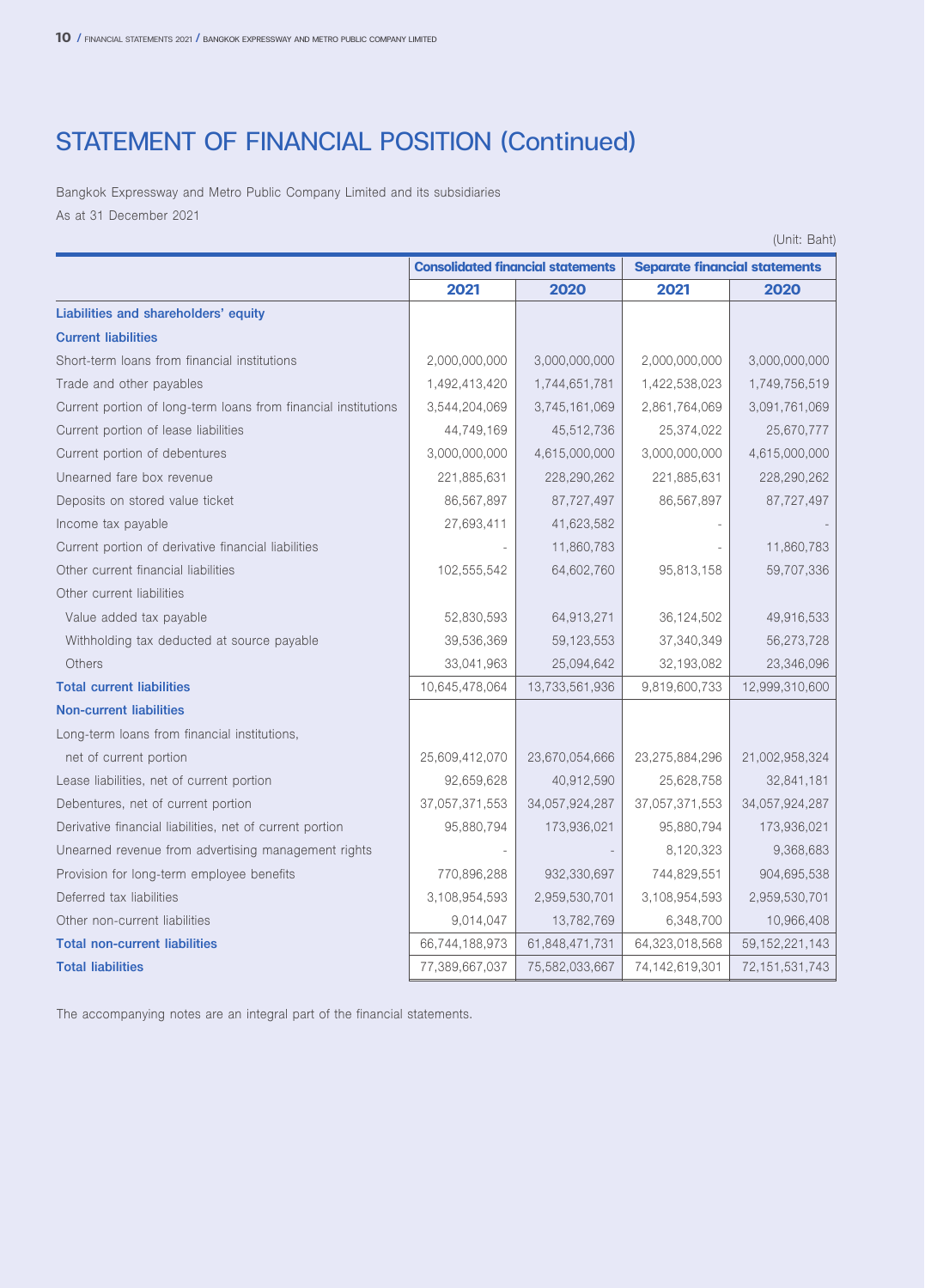### STATEMENT OF FINANCIAL POSITION (Continued)

Bangkok Expressway and Metro Public Company Limited and its subsidiaries As at 31 December 2021

(Unit: Baht)

|                                                             |                 | <b>Consolidated financial statements</b> | <b>Separate financial statements</b> |                 |
|-------------------------------------------------------------|-----------------|------------------------------------------|--------------------------------------|-----------------|
|                                                             | 2021            | 2020                                     | 2021                                 | 2020            |
| <b>Shareholders' equity</b>                                 |                 |                                          |                                      |                 |
| Share capital                                               |                 |                                          |                                      |                 |
| Registered                                                  |                 |                                          |                                      |                 |
| 15,285,000,000 ordinary shares of Baht 1 each               | 15,285,000,000  | 15,285,000,000                           | 15,285,000,000                       | 15,285,000,000  |
| Issued and fully paid-up                                    |                 |                                          |                                      |                 |
| 15,285,000,000 ordinary shares of Baht 1 each               | 15,285,000,000  | 15,285,000,000                           | 15,285,000,000                       | 15,285,000,000  |
| Premium on ordinary shares                                  | 5,816,938,084   | 5,816,938,084                            | 5,816,938,084                        | 5,816,938,084   |
| Capital deficit from change in shareholding in subsidiaries | (346, 046, 294) | (264, 641, 165)                          |                                      |                 |
| Retained earnings                                           |                 |                                          |                                      |                 |
| Appropriated - statutory reserve                            | 1,502,600,000   | 1,464,000,000                            | 1,502,600,000                        | 1,464,000,000   |
| Unappropriated                                              | 15,193,997,725  | 15,572,592,087                           | 7,030,014,932                        | 7,651,651,354   |
| Other components of shareholders' equity                    | 244,792,547     | 117,510,065                              | 6,433,181,354                        | 6,305,898,872   |
| Equity attributable to shareholders of the Company          | 37,697,282,062  | 37,991,399,071                           | 36,067,734,370                       | 36,523,488,310  |
| Non-controlling interests of the subsidiaries               | 1,550,337       | 42,325,561                               |                                      |                 |
| <b>Total shareholders' equity</b>                           | 37,698,832,399  | 38,033,724,632                           | 36,067,734,370                       | 36,523,488,310  |
| Total liabilities and shareholders' equity                  | 115,088,499,436 | 113,615,758,299                          | 110,210,353,671                      | 108,675,020,053 |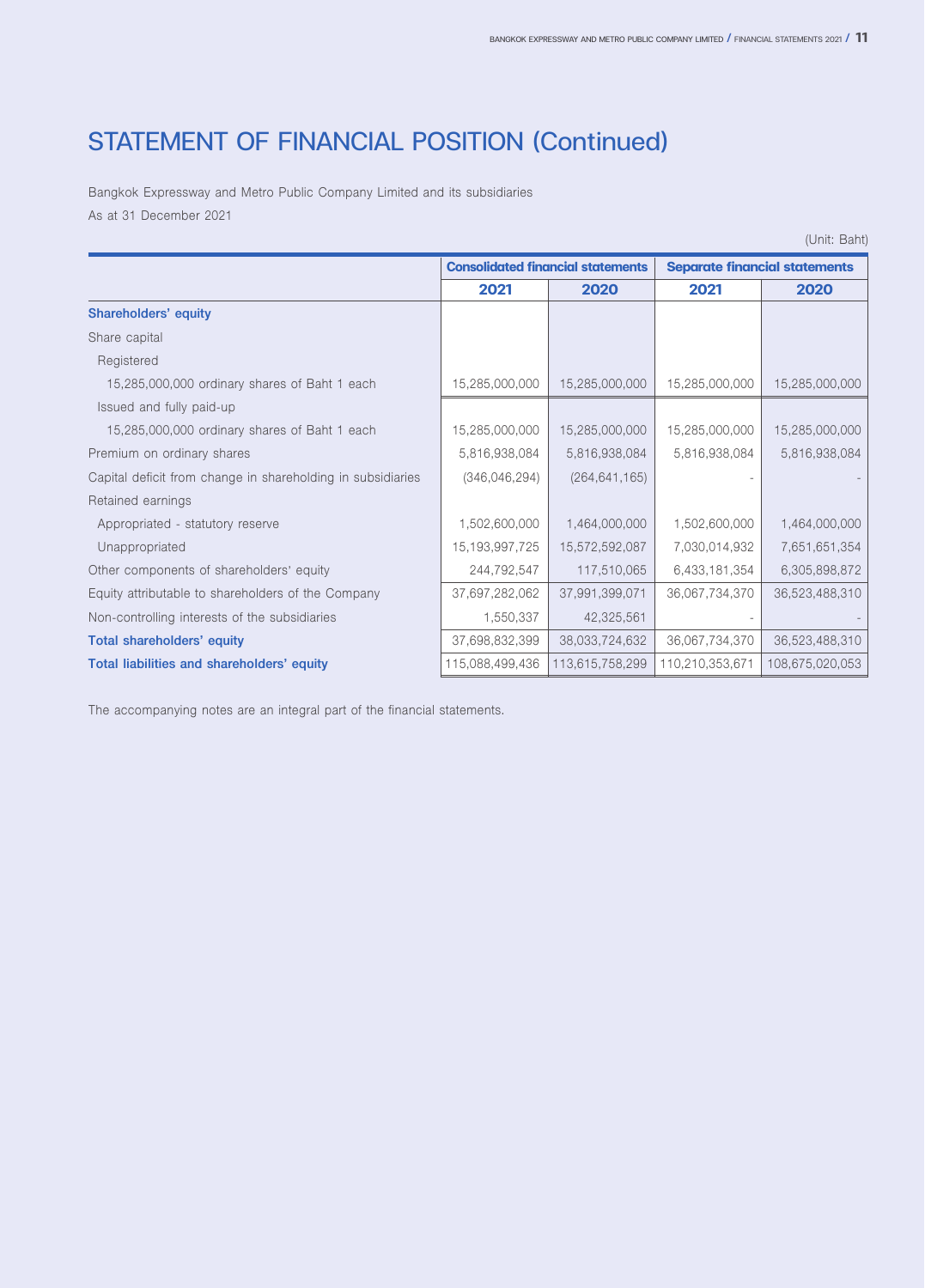### INCOME STATEMENT

Bangkok Expressway and Metro Public Company Limited and its subsidiaries For the year ended 31 December 2021

|                                                                |                    |                                          |                    | (Unit: Baht)                         |
|----------------------------------------------------------------|--------------------|------------------------------------------|--------------------|--------------------------------------|
|                                                                |                    | <b>Consolidated financial statements</b> |                    | <b>Separate financial statements</b> |
|                                                                | 2021               | 2020                                     | 2021               | 2020                                 |
| <b>Revenues</b>                                                |                    |                                          |                    |                                      |
| Revenue from expressway business                               | 6,450,160,064      | 8,144,975,668                            | 5,490,299,714      | 6,942,076,712                        |
| Revenue from rail business                                     | 3,454,408,377      | 4,519,840,374                            | 3,454,408,377      | 4,519,840,374                        |
| Revenue from commercial development business                   | 822,153,949        | 824,644,414                              | 745,500,142        | 723,606,929                          |
| Other income                                                   |                    |                                          |                    |                                      |
| Gain on sale of investment in financial assets                 |                    | 3,530,367                                |                    | 3,364,485                            |
| Interest income                                                | 227, 222, 451      | 296,044,829                              | 225,696,287        | 295,071,557                          |
| Dividend income                                                | 492,182,682        | 482,715,660                              | 492,182,682        | 482,715,660                          |
| Others                                                         | 35,461,769         | 50,809,869                               | 250,713,778        | 237,817,480                          |
| <b>Total revenues</b>                                          | 11,481,589,292     | 14,322,561,181                           | 10,658,800,980     | 13,204,493,197                       |
| <b>Expenses</b>                                                |                    |                                          |                    |                                      |
| Cost of expressway business                                    | 1,498,829,128      | 1,738,365,018                            | 1,310,602,267      | 1,524,115,580                        |
| Cost of rail business                                          | 4,335,390,944      | 4,713,365,429                            | 4,335,390,944      | 4,713,365,429                        |
| Cost of commercial development business                        | 223,855,683        | 226,069,501                              | 332,797,919        | 339,672,153                          |
| Amortisation on rights to operate completed expressway sectors |                    |                                          |                    |                                      |
| and compensation for site acquisition cost                     | 686,150,894        | 1,389,661,862                            | 504,626,835        | 1,119,832,239                        |
| Amortisation on intangible asset under concession agreement    |                    |                                          |                    |                                      |
| of the MRT Blue Line Project                                   | 245,443,987        | 359,429,944                              | 197,331,449        | 311,417,441                          |
| Selling expenses                                               | 91,863,188         | 169,847,473                              | 37,074,946         | 95,023,623                           |
| Administrative expenses                                        | 1,068,048,787      | 1,176,670,273                            | 993,062,770        | 1,094,579,751                        |
| <b>Total expenses</b>                                          | 8,149,582,611      | 9,773,409,500                            | 7,710,887,130      | 9,198,006,216                        |
| <b>Operating profit</b>                                        | 3,332,006,681      | 4,549,151,681                            | 2,947,913,850      | 4,006,486,981                        |
| Finance cost                                                   | (2, 187, 044, 061) | (2, 112, 506, 968)                       | (2, 101, 847, 890) | (2,013,756,901)                      |
| Profit before income tax expenses                              | 1,144,962,620      | 2,436,644,713                            | 846,065,960        | 1,992,730,080                        |
| Income tax expenses                                            | (133, 911, 711)    | (381, 919, 095)                          | (74, 203, 093)     | (294, 796, 464)                      |
| Profit for the year                                            | 1,011,050,909      | 2,054,725,618                            | 771,862,867        | 1,697,933,616                        |
|                                                                |                    |                                          |                    |                                      |
| Profit attributable to:                                        |                    |                                          |                    |                                      |
| Equity holders of the Company                                  | 1,010,097,493      | 2,051,090,045                            | 771,862,867        | 1,697,933,616                        |
| Non-controlling interests of the subsidiaries                  | 953,416            | 3,635,573                                |                    |                                      |
|                                                                | 1,011,050,909      | 2,054,725,618                            |                    |                                      |
| Basic earnings per share                                       |                    |                                          |                    |                                      |
| Profit attributable to equity holders of the Company           | 0.07               | 0.13                                     | 0.05               | 0.11                                 |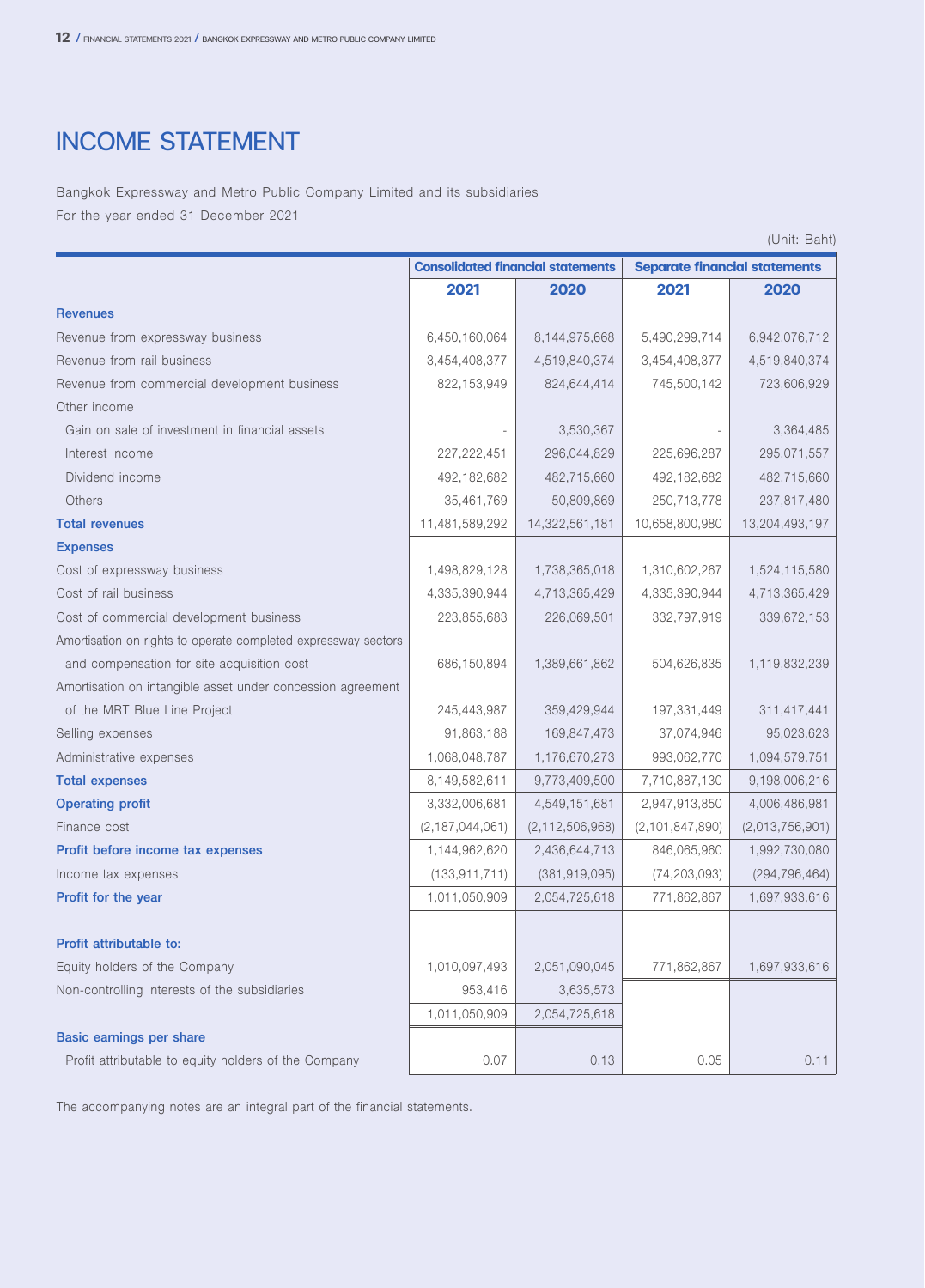### STATEMENT OF COMPREHENSIVE INCOME

Bangkok Expressway and Metro Public Company Limited and its subsidiaries For the year ended 31 December 2021

|                                                               |               |                                          |                                      | (Unit: Baht)       |
|---------------------------------------------------------------|---------------|------------------------------------------|--------------------------------------|--------------------|
|                                                               |               | <b>Consolidated financial statements</b> | <b>Separate financial statements</b> |                    |
|                                                               | 2021          | 2020                                     | 2021                                 | 2020               |
| Profit for the year                                           | 1,011,050,909 | 2,054,725,618                            | 771,862,867                          | 1,697,933,616      |
| Other comprehensive income                                    |               |                                          |                                      |                    |
| Other comprehensive income to be reclassified                 |               |                                          |                                      |                    |
| to profit or loss in subsequent periods:                      |               |                                          |                                      |                    |
| Gain (loss) from cash flow hedges, net of income tax          | 71,932,808    | (58, 489, 304)                           | 71,932,808                           | (58, 489, 304)     |
| Other comprehensive income to be reclassified                 |               |                                          |                                      |                    |
| to profit or loss in subsequent periods, net of income tax    | 71,932,808    | (58, 489, 304)                           | 71,932,808                           | (58, 489, 304)     |
| Other comprehensive income not to be reclassified             |               |                                          |                                      |                    |
| to profit or loss in subsequent periods:                      |               |                                          |                                      |                    |
| Gain (loss) on investments in equity designated at fair value |               |                                          |                                      |                    |
| through other comprehensive income, net of income tax         | 55,349,674    | (1,359,788,928)                          | 55,349,674                           | (1,359,788,928)    |
| Actuarial gain, net of income tax                             | 178,424,063   | 26,618,808                               | 173,600,711                          | 26,618,808         |
| Other comprehensive income not to be reclassified             |               |                                          |                                      |                    |
| to profit or loss in subsequent periods, net of income tax    | 233,773,737   | (1,333,170,120)                          | 228,950,385                          | (1,333,170,120)    |
| Other comprehensive income for the year                       | 305,706,545   | (1, 391, 659, 424)                       | 300,883,193                          | (1, 391, 659, 424) |
|                                                               |               |                                          |                                      |                    |
| Total comprehensive income for the year                       | 1,316,757,454 | 663,066,194                              | 1,072,746,060                        | 306,274,192        |
|                                                               |               |                                          |                                      |                    |
| Total comprehensive income attributable to:                   |               |                                          |                                      |                    |
| Equity holders of the Company                                 | 1,315,788,120 | 659,430,621                              | 1,072,746,060                        | 306,274,192        |
| Non-controlling interests of the subsidiaries                 | 969.334       | 3,635,573                                |                                      |                    |
|                                                               | 1,316,757,454 | 663,066,194                              |                                      |                    |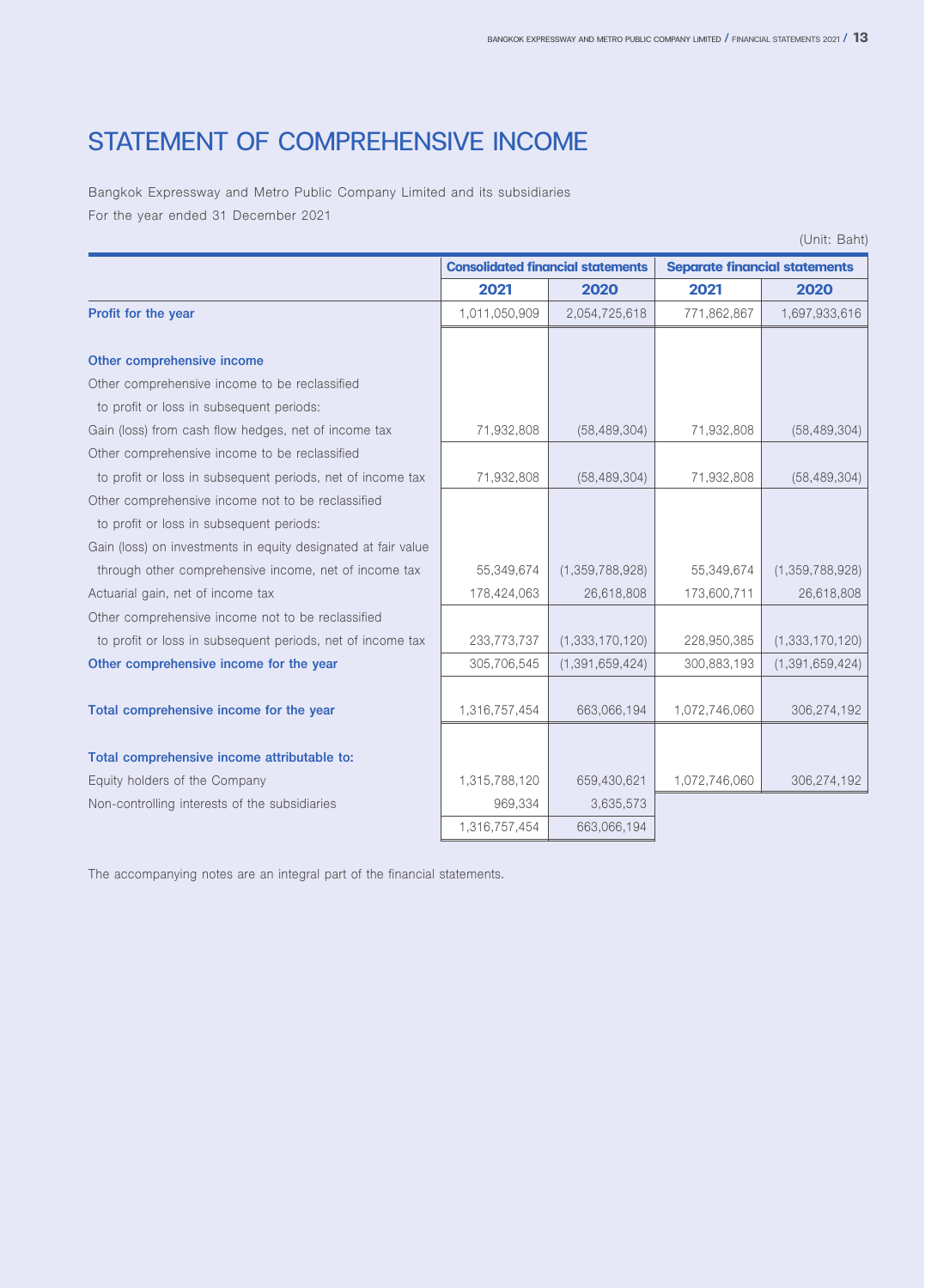| STATEMENT OF CHANGES IN SHAREH<br>Bangkok Expressway and Metro Public Company Limited and its subsidiaries |                   |                   |                 |                       | <b>OLDERS' EQUITY</b>                                  |                                          |                                          |                    |                     |                     |                      |
|------------------------------------------------------------------------------------------------------------|-------------------|-------------------|-----------------|-----------------------|--------------------------------------------------------|------------------------------------------|------------------------------------------|--------------------|---------------------|---------------------|----------------------|
| For the year ended 31 December 2021                                                                        |                   |                   |                 |                       |                                                        |                                          |                                          |                    |                     |                     | (Unit: Baht)         |
|                                                                                                            |                   |                   |                 |                       |                                                        | <b>Consolidated financial statements</b> |                                          |                    |                     |                     |                      |
|                                                                                                            |                   |                   |                 |                       | Equity attributable to the shareholders of the Company |                                          |                                          |                    |                     |                     |                      |
|                                                                                                            |                   |                   |                 |                       |                                                        |                                          | Other components of shareholders' equity |                    |                     |                     |                      |
|                                                                                                            |                   |                   | Capital deficit |                       |                                                        |                                          |                                          | <b>Total other</b> | <b>Total equity</b> | Equity attributable |                      |
|                                                                                                            | <b>Issued and</b> |                   | from change in  |                       | Retained earnings                                      |                                          | Other comprehensive income               | components of      | attributable to     | to non-controlling  |                      |
|                                                                                                            | paid-up           | <b>Premium on</b> | shareholding    | <b>Appropriated -</b> |                                                        | Cash flow                                | Fair value                               | shareholders'      | shareholders        | interests of        | <b>Total</b>         |
|                                                                                                            | share capital     | ordinary shares   | in subsidiaries | statutory reserve     | Unappropriated                                         | hedge reserve                            | reserve                                  | equity             | of the Company      | the subsidiaries    | shareholders' equity |
| Balance as at 1 January 2020                                                                               | 15,285,000,000    | 5,816,938,084     | (256, 942, 521) | 1,379,090,000         | 14,955,443,234                                         | (90, 148, 139)                           | 1,625,936,436                            | 1,535,788,297      | 38,715,317,094      | 42,461,657          | 38,757,778,751       |
| Profit for the year                                                                                        |                   |                   |                 |                       | 2,051,090,045                                          |                                          |                                          |                    | 2,051,090,045       | 3,635,573           | 2,054,725,618        |
| Other comprehensive income for the year                                                                    |                   |                   |                 |                       | 26,618,808                                             | (58, 489, 304)                           | (1,359,788,928)                          | (1, 418, 278, 232) | (1, 391, 659, 424)  |                     | (1, 391, 659, 424)   |
| Total comprehensive income for the year                                                                    |                   |                   |                 |                       | 2,077,708,853                                          | (58,489,304)                             | (1,359,788,928)                          | (1, 418, 278, 232) | 659,430,621         | 3,635,573           | 663,066,194          |
| nvestment in subsidiary (Note 12)                                                                          |                   |                   | (7,698,644)     |                       |                                                        |                                          |                                          |                    | (7,698,644)         | (3,771,669)         | (11, 470, 313)       |
| Transferred to statutory reserve (Note 26)                                                                 |                   |                   |                 | 84,910,000            | (84,910,000)                                           |                                          |                                          |                    |                     |                     |                      |
| Dividend paid (Note 35)                                                                                    |                   |                   |                 |                       | (1,375,650,000)                                        |                                          |                                          |                    | (1,375,650,000)     |                     | (1,375,650,000)      |
| Balance as at 31 December 2020                                                                             | 15,285,000,000    | 816,938,084       | (264, 641, 165) | 1,464,000,000         | 15,572,592,087                                         | (148, 637, 443)                          | 266, 147, 508                            | 117,510,065        | 37,991,399,07       | 42,325,561          | 38,033,724,632       |
|                                                                                                            | 15,285,000,000    | 5,816,938,084     | (264, 641, 165) | 1,464,000,000         | 15,572,592,087                                         | (148, 637, 443)                          | 266, 147, 508                            | 117,510,065        | 37,991,399,071      | 42,325,561          | 38,033,724,632       |
| Balance as at 1 January 2021                                                                               |                   |                   |                 |                       |                                                        |                                          |                                          |                    |                     |                     |                      |
| Profit for the year                                                                                        |                   |                   |                 |                       | 1,010,097,493                                          |                                          |                                          |                    | 1,010,097,493       | 953,416             | 1,011,050,909        |
| Other comprehensive income for the year                                                                    |                   |                   |                 |                       | 178,408,145                                            | 71,932,808                               | 55,349,674                               | 127,282,482        | 305,690,627         | 15,918              | 305,706,545          |
| Total comprehensive income for the year                                                                    |                   |                   |                 |                       | 1,188,505,638                                          | 71,932,808                               | 55,349,674                               | 127,282,482        | 1,315,788,120       | 969,334             | 1,316,757,454        |
| Investment in subsidiary (Note 12)                                                                         |                   |                   | (81,405,129)    |                       |                                                        |                                          |                                          |                    | (81,405,129)        | (41, 744, 558)      | (123, 149, 687)      |
| Transferred to statutory reserve (Note 26)                                                                 |                   |                   |                 | 38,600,000            | (38,600,000)                                           |                                          |                                          |                    |                     |                     |                      |
| Dividend paid (Note 35)                                                                                    |                   |                   |                 |                       | (1,528,500,000)                                        |                                          |                                          |                    | (1,528,500,000)     |                     | (1,528,500,000)      |

The accompanying notes are an integral part of the financial statements. The accompanying notes are an integral part of the financial statements.

Dividend paid (Note 35) - - - - (1,528,500,000) - - - (1,528,500,000) - (1,528,500,000) **Balance as at 31 December 2021** 15,285,000,000 5,816,938,084 (346,046,294) 1,502,600,000 15,193,997,725 (76,704,635) 321,497,182 244,792,547 37,697,282,062 1,550,337 37,698,832,399

37,698,832,399

1,550,337

37,697,282,062

244,792,547

321,497,182

 $(76, 704, 635)$ 

15,193,997,725

1,502,600,000

 $(346, 046, 294)$ 

5,816,938,084

15,285,000,000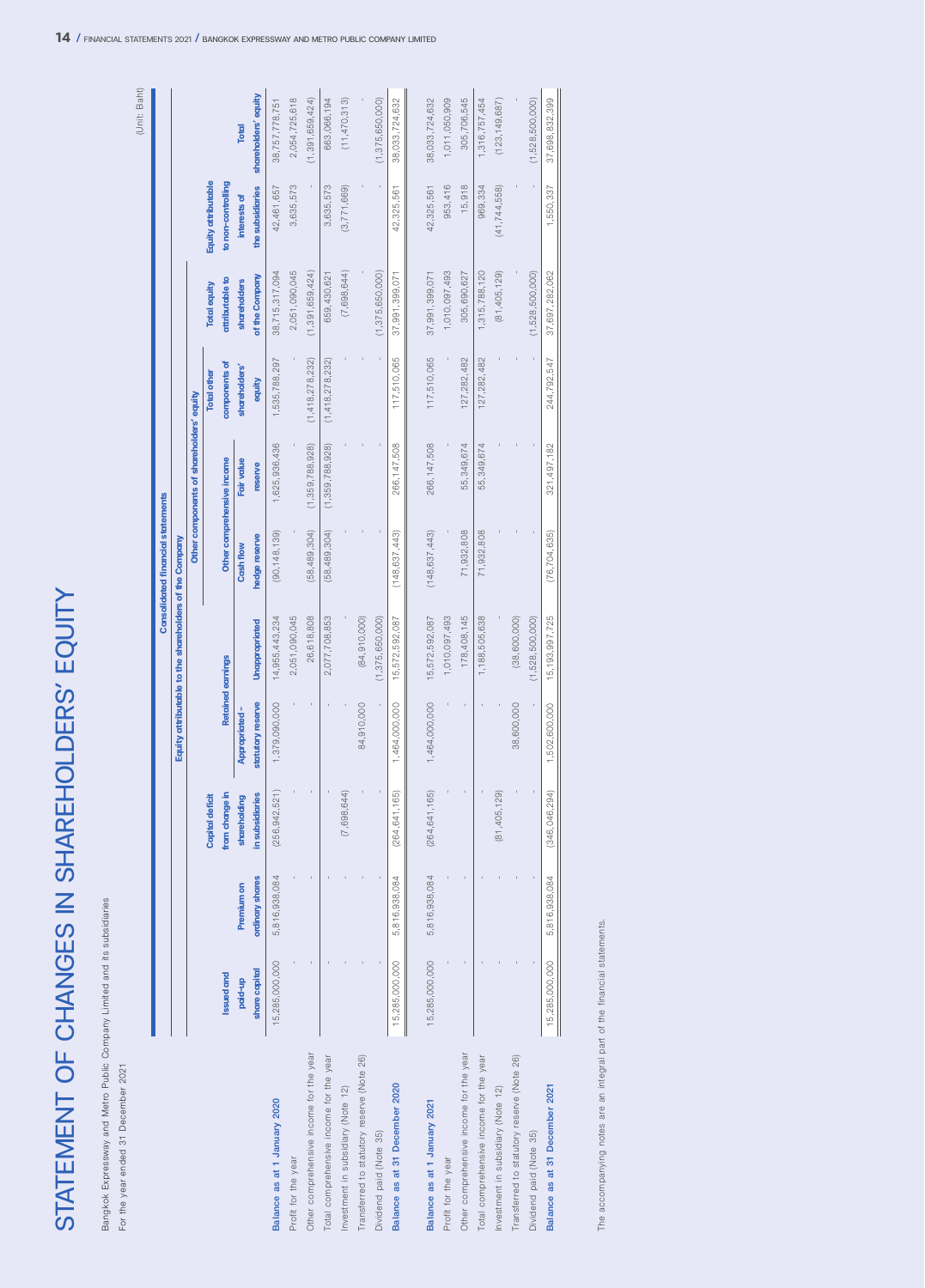STATEMENT OF CHANGES IN SHAREHOLDERS' EQUITY STATEMENT OF CHANGES IN SHAREHOLDERS' EQUITY

Bangkok Expressway and Metro Public Company Limited and its subsidiaries Bangkok Expressway and Metro Public Company Limited and its subsidiaries For the year ended 31 December 2021

For the year ended 31 December 2021

(Unit: Baht) (Unit: Baht) ı

|                                            |                    |                   |                          | Separate financial statements |                 |                                          |                      |                      |
|--------------------------------------------|--------------------|-------------------|--------------------------|-------------------------------|-----------------|------------------------------------------|----------------------|----------------------|
|                                            |                    |                   |                          |                               |                 | Other components of shareholders' equity |                      |                      |
|                                            |                    |                   | <b>Retained earnings</b> |                               |                 | Other comprehensive income               | <b>Total other</b>   |                      |
|                                            | Issued and paid-up | <b>Premium on</b> | <b>Appropriated -</b>    |                               | Cash flow       | Fair value                               | components of        | Total                |
|                                            | share capital      | ordinary shares   | statutory reserve        | Unappropriated                | hedge reserve   | reserve                                  | shareholders' equity | shareholders' equity |
| Balance as at 1 January 2020               | 15,285,000,000     | 6,938,084<br>5,81 | 1,379,090,000            | 7,387,658,930                 | (90, 148, 139)  | 7,814,325,243                            | 7,724,177,104        | 37,592,864,118       |
| Profit for the year                        |                    |                   |                          | 1,697,933,616                 |                 |                                          |                      | 1,697,933,616        |
| Other comprehensive income for the year    |                    |                   |                          | 26,618,808                    | (58, 489, 304)  | (1,359,788,928)                          | (1, 418, 278, 232)   | (1, 391, 659, 424)   |
| Total comprehensive income for the year    |                    |                   |                          | 1,724,552,424                 | (58, 489, 304)  | (1, 359, 788, 928)                       | (1, 418, 278, 232)   | 306,274,192          |
| Transferred to statutory reserve (Note 26) |                    |                   | 84,910,000               | (84, 910, 000)                |                 |                                          |                      |                      |
| Dividend paid (Note 35)                    |                    |                   |                          | (1,375,650,000)               |                 |                                          |                      | (1,375,650,000)      |
| Balance as at 31 December 2020             | 15,285,000,000     | 5,816,938,084     | 1,464,000,000            | 7,651,651,354                 | (148.637.443)   | 6,454,536,315                            | 6,305,898,872        | 36,523,488,310       |
|                                            |                    |                   |                          |                               |                 |                                          |                      |                      |
| Balance as at 1 January 2021               | 15,285,000,000     | 5,816,938,084     | 1,464,000,000            | 7,651,651,354                 | (148, 637, 443) | 6,454,536,315                            | 6,305,898,872        | 36,523,488,310       |
| Profit for the year                        |                    |                   |                          | 771,862,867                   |                 |                                          |                      | 771,862,867          |
| Other comprehensive income for the year    |                    |                   |                          | 173,600,711                   | 71,932,808      | 55,349,674                               | 127,282,482          | 300,883,193          |
| Total comprehensive income for the year    |                    |                   |                          | 945,463,578                   | 71,932,808      | 55,349,674                               | 127,282,482          | 1,072,746,060        |
| Transferred to statutory reserve (Note 26) |                    |                   | 38,600,000               | (38,600,000)                  |                 |                                          |                      |                      |
| Dividend paid (Note 35)                    |                    |                   |                          | (1,528,500,000)               |                 |                                          |                      | (1,528,500,000)      |
| Balance as at 31 December 2021             | 15,285,000,000     | 5,816,938,084     | 1,502,600,000            | 7,030,014,932                 | (76, 704, 635)  | 6,509,885,989                            | 6,433,181,354        | 36,067,734,370       |
|                                            |                    |                   |                          |                               |                 |                                          |                      |                      |

The accompanying notes are an integral part of the financial statements. The accompanying notes are an integral part of the financial statements.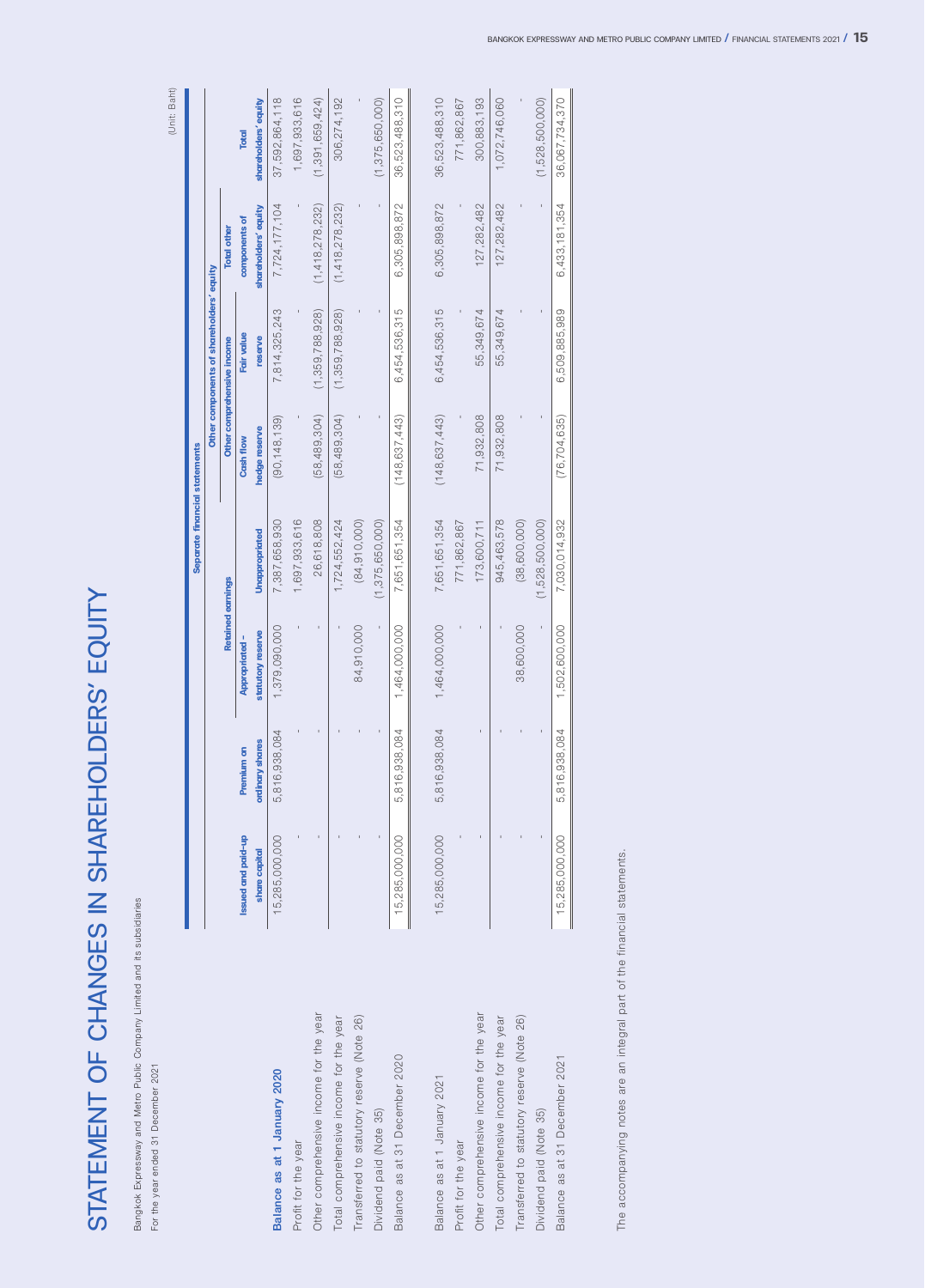### CASH FLOW STATEMENT

Bangkok Expressway and Metro Public Company Limited and its subsidiaries For the year ended 31 December 2021

| (Unit: Baht) |  |
|--------------|--|
|              |  |

|                                                            |                 |                                          |                                      | (Unit: Baht)    |
|------------------------------------------------------------|-----------------|------------------------------------------|--------------------------------------|-----------------|
|                                                            |                 | <b>Consolidated financial statements</b> | <b>Separate financial statements</b> |                 |
|                                                            | 2021            | 2020                                     | 2021                                 | 2020            |
| Cash flows from operating activities                       |                 |                                          |                                      |                 |
| Profit before tax                                          | 1,144,962,620   | 2,436,644,713                            | 846,065,960                          | 1,992,730,080   |
| Adjustments to reconcile profit before tax to net cash     |                 |                                          |                                      |                 |
| provided by (paid from) operating activities:              |                 |                                          |                                      |                 |
| Amortisation and depreciation                              | 1,128,606,378   | 1,857,979,562                            | 864,000,911                          | 1,504,206,025   |
| Allowance for expected credit losses (reversal)            | 2,809,203       | (548, 274)                               | 2,305,818                            | 389,846         |
| Revenue recognition of unearned revenue                    |                 |                                          |                                      |                 |
| from advertising management rights                         |                 |                                          | (1, 248, 360)                        | (1, 248, 360)   |
| Withholding tax deducted at source written off             | 1,060,664       | 605,265                                  |                                      |                 |
| Gain on sale of investments in financial assets            |                 | (3,530,367)                              |                                      | (3, 364, 485)   |
| Gain on fair value adjustments of financial assets         | (4,395,586)     | (14, 508, 454)                           | (4, 395, 586)                        | (14, 395, 453)  |
| Gain on disposal/write-off of equipment, intangible assets |                 |                                          |                                      |                 |
| and right-of-use asset                                     | (6,071,738)     | (2,876,113)                              | (6, 100, 477)                        | (2,875,367)     |
| Project remuneration expense                               | 220,635,284     | 350,690,055                              | 220,635,284                          | 350,690,055     |
| Compensation for site acquisition cost                     |                 | 61,467,080                               |                                      | 61,467,080      |
| Provision for long-term employee benefits                  | 93,139,079      | 109,639,862                              | 88,678,311                           | 105,479,749     |
| Unrealised (gain) loss on exchange rate                    | (283, 854)      | 22,541                                   | (283, 854)                           | 22,541          |
| Effected of reduction in rental expenses                   | (3,381,343)     | (19, 715)                                | (65, 488)                            | (23, 705)       |
| Interest income                                            | (227, 222, 451) | (296, 044, 829)                          | (225, 696, 287)                      | (295, 071, 557) |
| Dividend income                                            | (492, 182, 682) | (482, 715, 660)                          | (492, 182, 682)                      | (482, 715, 660) |
| Interest expenses                                          | 2,163,893,619   | 2,080,911,700                            | 2,079,408,674                        | 1,982,968,396   |
| Profit from operating activities before changes            |                 |                                          |                                      |                 |
| in operating assets and liabilities                        | 4,021,569,193   | 6,097,717,366                            | 3,371,122,224                        | 5,198,259,185   |
| Operating assets (increase) decrease                       |                 |                                          |                                      |                 |
| Bank deposit for unearned fare box revenue                 | (714, 335)      | (18, 789, 610)                           | (714, 335)                           | (18, 789, 610)  |
| Trade and other receivables                                | 106,486,620     | (55, 567, 070)                           | 69,254,207                           | (27, 843, 277)  |
| Receivable under the concession agreement                  | 1,649,683,274   | 1,649,683,274                            | 1,649,683,274                        | 1,649,683,274   |
| Other current assets                                       | (42,050,038)    | 12,089,492                               | (40,886,213)                         | 15,659,000      |
| Other non-current assets                                   | (2, 232, 967)   | 11,443,912                               | (1, 390, 114)                        | 4,267,146       |
| Cash paid for project remuneration                         | (2,679,657,407) | (2,559,221,912)                          | (2,679,657,407)                      | (2,559,221,912) |
| Operating liabilities increase (decrease)                  |                 |                                          |                                      |                 |
| Trade and other payables                                   | (186, 562, 594) | 157,100,847                              | (254, 182, 507)                      | 192,259,854     |
| Unearned fare box revenue                                  | (6,404,631)     | 16,055,838                               | (6,404,631)                          | 16,055,838      |
| Deposits on stored value ticket                            | (1, 159, 600)   | 7,780,700                                | (1, 159, 600)                        | 7,780,700       |
| Other current liabilities                                  | 14,230,241      | (41, 394, 911)                           | 12,227,398                           | (43, 248, 315)  |
| Other non-current liabilities                              | (4, 768, 722)   | 11,563,379                               | (4,617,708)                          | 10,966,408      |
| Cash paid for long-term employee benefits                  | (31, 543, 409)  | (36, 876, 553)                           | (31, 543, 409)                       | (36,876,553)    |
| Net cash flows from operating activities                   | 2,836,875,625   | 5,251,584,752                            | 2,081,731,179                        | 4,408,951,738   |
| Cash received from interest income                         | 227,222,838     | 296,045,709                              | 225,696,626                          | 294,675,868     |
| Cash paid for income tax                                   | (194, 699, 585) | (196, 270, 863)                          | (115,868,135)                        | (125, 377, 096) |
| Net cash flows from operating activities                   | 2,869,398,878   | 5,351,359,598                            | 2,191,559,670                        | 4,578,250,510   |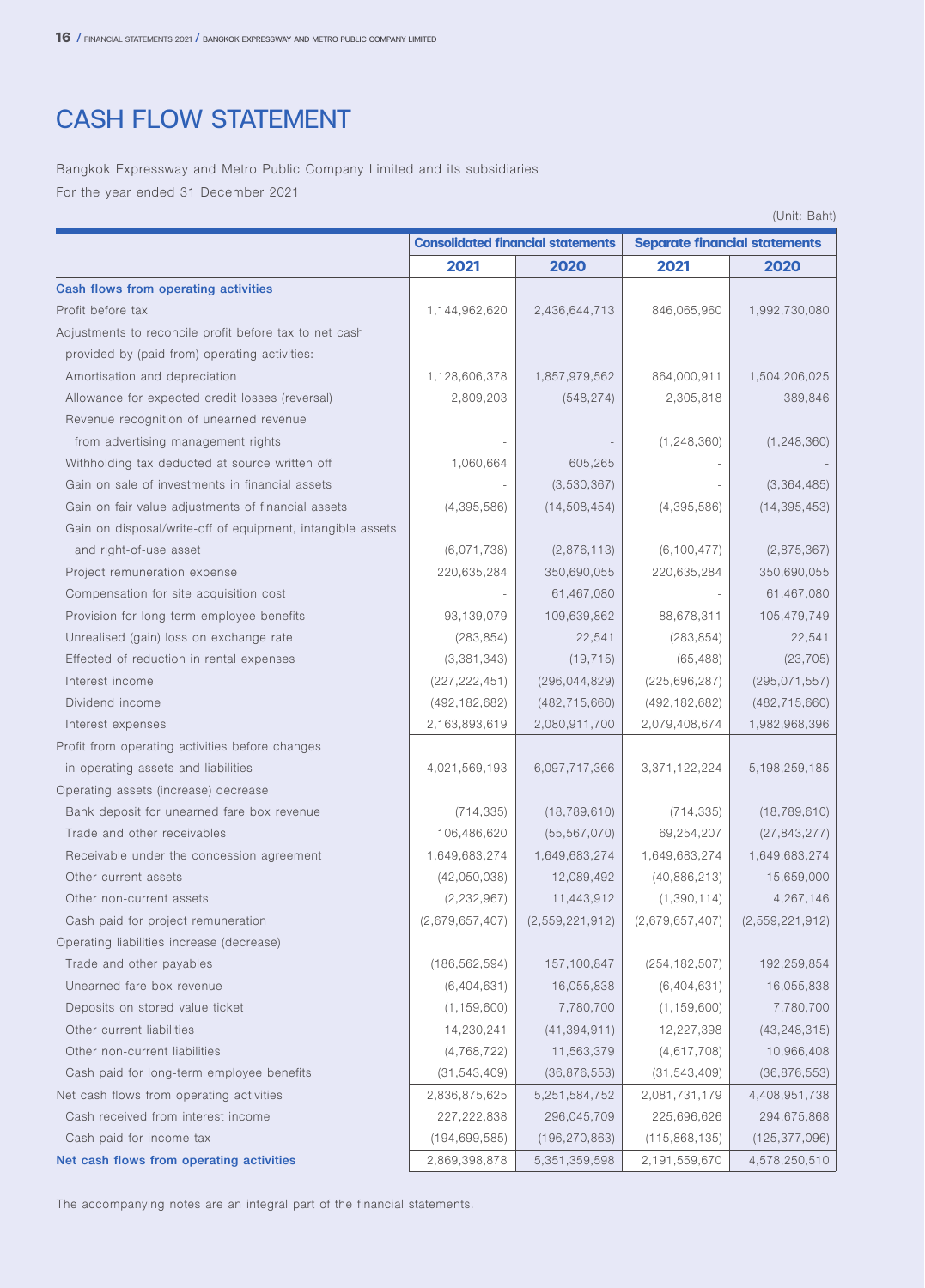### CASH FLOW STATEMENT (Continued)

Bangkok Expressway and Metro Public Company Limited and its subsidiaries For the year ended 31 December 2021

|                                                                |                    |                                          |                                      | (Unit: Baht)       |
|----------------------------------------------------------------|--------------------|------------------------------------------|--------------------------------------|--------------------|
|                                                                |                    | <b>Consolidated financial statements</b> | <b>Separate financial statements</b> |                    |
|                                                                | 2021               | 2020                                     | 2021                                 | 2020               |
| Cash flows from investing activities                           |                    |                                          |                                      |                    |
| Cash received from sales of financial assets                   |                    |                                          |                                      |                    |
| designated at FVTPL                                            |                    | 3,904,702,827                            |                                      | 3,554,887,078      |
| Cash paid for purchase of financial assets                     |                    |                                          |                                      |                    |
| designated at FVTPL                                            |                    | (3,492,504,112)                          |                                      | (3, 164, 155, 634) |
| Cash received from sale of financial assets                    |                    |                                          |                                      |                    |
| designated at FVOCI                                            |                    | 2,310,374                                |                                      | 2,310,374          |
| Cash paid for purchase of financial assets                     |                    |                                          |                                      |                    |
| designated at FVOCI                                            |                    | (526, 342, 927)                          |                                      | (526, 342, 927)    |
| Cash paid for purchase of investments in subsidiary            | (123, 149, 687)    | (11, 470, 313)                           | (123, 149, 687)                      | (11, 470, 313)     |
| Cash received from long-term loans to related party            |                    |                                          |                                      | 37,000,000         |
| Cash received from sales of equipment and right-of-use asset   | 7,848,476          | 5,355,862                                | 7,848,476                            | 5,355,115          |
| Purchase of equipment                                          | (87, 435, 912)     | (127, 506, 633)                          | (80, 109, 505)                       | (118, 223, 608)    |
| Cash received from interest income                             |                    |                                          |                                      | 396,459            |
| Cash received from dividend income                             | 492,182,682        | 482,715,660                              | 492,182,682                          | 482,715,660        |
| Cash paid for the improvement of expressway                    | (845, 461, 302)    | (827, 337, 637)                          | (733,058,659)                        | (824, 517, 416)    |
| Cash paid for intangible asset under concession agreement      |                    |                                          |                                      |                    |
| of the MRT Blue Line Project                                   | (1, 102, 154, 189) | (2,987,424,067)                          | (1,088,137,240)                      | (2,972,884,669)    |
| Cash paid for project cost of the MRT Chalong Ratchadham Line  | (61, 270, 758)     | (39, 120, 693)                           | (61, 270, 758)                       | (39, 120, 693)     |
| Interest expenses capitalised as cost of projects              |                    | (90, 275, 175)                           |                                      | (90, 275, 175)     |
| Increase in other intangible assets                            | (11, 515, 081)     | (17, 419, 060)                           | (11, 494, 081)                       | (15, 440, 960)     |
| Net cash flows used in investing activities                    | (1,730,955,771)    | (3,724,315,894)                          | (1,597,188,772)                      | (3,679,766,709)    |
| Cash flows from financing activities                           |                    |                                          |                                      |                    |
| Cash received form short-term loan from financial institution  | 5,200,000,000      | 9,300,000,000                            | 5,200,000,000                        | 9,300,000,000      |
| Repayment of short-term loans from financial institution       | (6, 200, 000, 000) | (9,550,000,000)                          | (6,200,000,000)                      | (9,550,000,000)    |
| Cash received from long-term loans from financial institutions | 5,000,000,000      | 5,299,998,000                            | 5,000,000,000                        | 5,299,998,000      |
| Repayment of long-term loans from financial institutions       | (3,403,941,069)    | (2,853,940,069)                          | (3,091,761,069)                      | (2,541,760,069)    |
| Cash payment for lease liabilities                             | (67, 283, 541)     | (44, 427, 542)                           | (47, 488, 832)                       | (26, 254, 320)     |
| Cash received from debentures                                  | 6,000,000,000      | 3,000,000,000                            | 6,000,000,000                        | 3,000,000,000      |
| Cash paid for redemption of debentures                         | (4,615,000,000)    | (2,500,000,000)                          | (4,615,000,000)                      | (2,500,000,000)    |
| Cash paid for financial fees                                   | (25,042,356)       | (8, 815, 078)                            | (25,042,356)                         | (8, 815, 078)      |
| Interest paid                                                  | (1,980,892,338)    | (1,984,375,214)                          | (1,904,696,102)                      | (1,890,616,670)    |
| Dividend paid                                                  | (1,528,500,000)    | (1,375,650,000)                          | (1,528,500,000)                      | (1,375,650,000)    |
| Net cash flows used in financing activities                    | (1,620,659,304)    | (717, 209, 903)                          | (1, 212, 488, 359)                   | (293,098,137)      |
| Net increase (decrease) in cash and cash equivalents           | (482, 216, 197)    | 909,833,801                              | (618, 117, 461)                      | 605,385,664        |
| Cash and cash equivalents at beginning of year                 | 1,613,584,108      | 703,750,307                              | 1,214,091,489                        | 608,705,825        |
| Cash and cash equivalents at end of year                       | 1,131,367,911      | 1,613,584,108                            | 595,974,028                          | 1,214,091,489      |
|                                                                |                    |                                          |                                      |                    |
| Supplemental cash flows information                            |                    |                                          |                                      |                    |
| Non-cash items consist of:                                     |                    |                                          |                                      |                    |
| Increase in other payable from acquisition of equipment        | 966,134            | 20,126,650                               | 672,774                              | 20,126,650         |
| Increase in payable from cost of expressway improvement        | 55,179,489         |                                          | 47,976,289                           |                    |
| Increase in payable from the MRT Chalong Ratchadham Line       | 16,430,973         |                                          | 16,430,973                           |                    |
| Increase in right-of-use assets from lease liabilities         | 119,270,679        | 38,106,955                               | 38,357,588                           | 35,658,330         |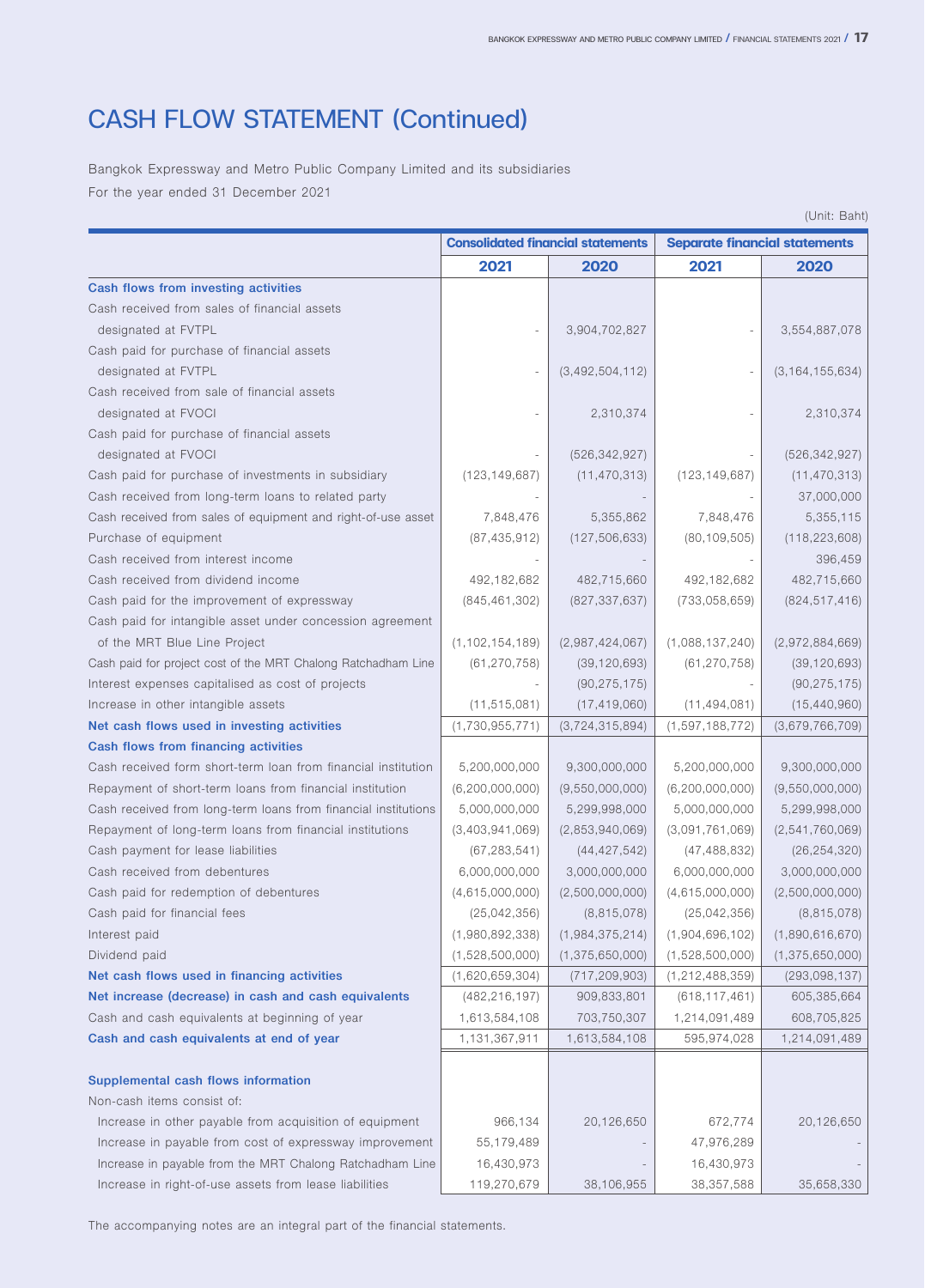## MANAGEMENT DISCUSSION AND ANALYSIS : MD&A

### 1. OPERATIONAL RESULTS AND FINANCIAL POSITION ANALYSIS

### OVERVIEW OPERATIONAL RESULTS

The Coronavirus disease 2019 pandemic has started since the year 2020 and widely affected in a series of waves in 2021 which resulted to the negative impact on travelling and led to a decrease in the number of the Expressway users and the Metro passengers. However, the travelling increased significantly when the government relaxed the measures, the recovery rate of traffic and ridership volume when compared from the lowest of the year in August 2021 was at 77.6 percent and 226.4 percent respectively.

In the year 2021, even though the Company's revenue was adversely affected from the COVID-19 pandemic, but with well cost management and well investment strategy, the company received dividend income regularly. For the year 2021, the Company's net profit attributable to equity holders of the Company was in the amount of Baht 1,010 Million, representing a decrease from the previous year by Baht 1,041 Million or 50.8 percent.

Revenue from main business amounted to Baht 10,726 Million representing a decrease from the previous year by Baht 2,764 Million or 20.5 percent from the effect of COVID-19. Toll revenue decreased by Baht 1,695 Million, revenue from Rail business decreased by Baht 1,066 Million and revenue from Commercial Development business decreased by Baht 3 Million. Other income amounted to Baht 755 Million representing a decrease from the previous year by Baht 78 Million or 9.4 percent, mainly from a decrease in interest income due to the loan repayment of receivable under the concession agreement.

Cost of service amounted to Baht 6,989 Million and Administrative expenses amounted to Baht 1,160 Million, representing a decrease from the previous year by Baht 1,437 Million or 17.1 percent and by Baht 187 Million or 13.9 percent respectively, mainly from the efficiency in cost management during the situation.

Finance cost amounted to Baht 1,948 Million representing an increase from the previous year by Baht 128 Million or 7.0 percent due to the company recorded interest cost of the project as cost of construction in the beginning of the year 2020. Moreover, the measurement of loans and debentures at amortized cost method as the adoption of the Thai financial reporting standard (TFRS 9: Financial Instruments) resulted to higher interest expenses in the income statement than the amount of interest payment.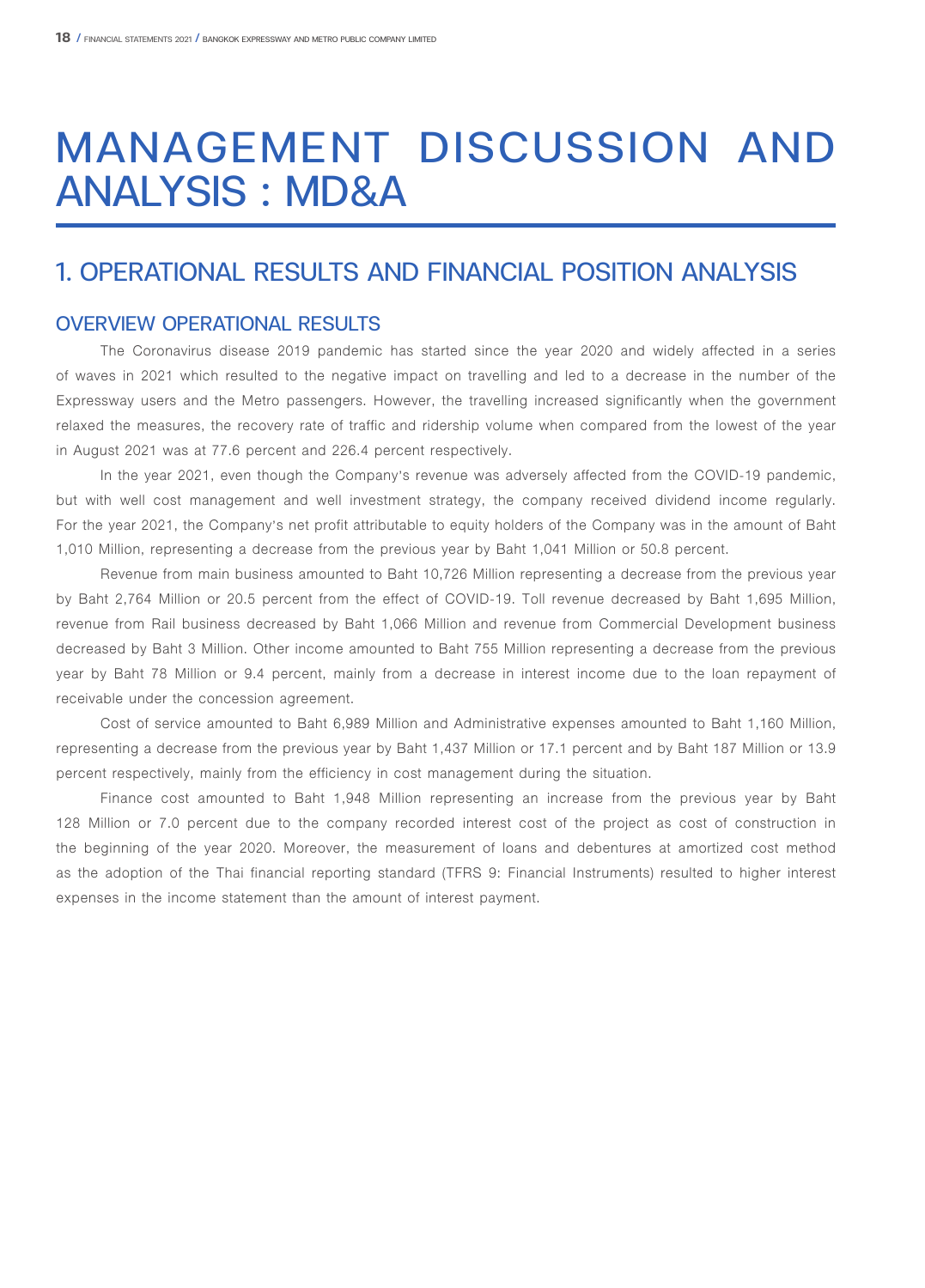| <b>Description</b>                                    | 2021   | 2020   | % change | 2019   | % change |
|-------------------------------------------------------|--------|--------|----------|--------|----------|
| Revenue from expressway business                      | 6,450  | 8,145  | $-20.8$  | 10,302 | $-20.9$  |
| Revenue from rail business                            | 3.454  | 4,520  | $-23.6$  | 5,022  | $-10.0$  |
| Revenue from commercial development business          | 822    | 825    | $-0.4$   | 783    | 5.4      |
| Total revenue from main business                      | 10,726 | 13,490 | $-20.5$  | 16,107 | $-16.2$  |
| Other Income                                          |        |        |          |        |          |
| Interest income from the MRT Purple Line Project      | 218    | 277    | $-21.3$  | 380    | $-27.1$  |
| Gain on sale of investment                            |        | 4      | $-100.0$ | 181    | $-97.8$  |
| Gain on reclassification of investment                |        |        |          | 3,409  | $-100.0$ |
| Others                                                | 537    | 552    | $-2.7$   | 327    | 68.8     |
| Total other income                                    | 755    | 833    | $-9.4$   | 4,297  | $-80.6$  |
| Total revenues                                        | 11,481 | 14,323 | $-19.8$  | 20,404 | $-29.8$  |
| Cost of service                                       | 6,989  | 8,426  | $-17.1$  | 10,311 | $-18.3$  |
| Selling and administrative expenses                   | 1,160  | 1,347  | $-13.9$  | 1,336  | 0.8      |
| Total expenses                                        | 8,149  | 9,773  | $-16.6$  | 11,647 | $-16.1$  |
| Profit before finance cost and tax expenses           | 3,332  | 4.550  | $-26.8$  | 8,757  | $-48.0$  |
| Finance cost                                          | 1.948  | 1,820  | 7.0      | 1.343  | 35.5     |
| Interest expense from the MRT Purple Line Project     | 239    | 293    | $-18.4$  | 380    | $-22.9$  |
| Profit before income tax expenses                     | 1,145  | 2,437  | $-53.0$  | 7,034  | $-65.4$  |
| Income tax expenses                                   | 134    | 382    | $-64.9$  | 1,755  | $-78.2$  |
| Profit before share of profit from associates and NCI | 1,011  | 2,055  | $-50.8$  | 5,279  | $-61.1$  |
| Share of profit from investments in associates, net   |        |        |          | 173    | $-100.0$ |
| <b>NCI</b>                                            | (1)    | (4)    | 75.0     | (17)   | 76.5     |
| Profit attributable to Equity holders                 |        |        |          |        |          |
| of the Company                                        | 1,010  | 2,051  | $-50.8$  | 5,435  | $-62.3$  |

(Unit: Million Baht)

### SEGMENTAL PERFORMANCE

#### 1. Expressway business

The revenue from Expressway business was at Baht 6,450 Million representing a decrease from the previous year by Baht 1,695 Million or 20.8 percent, mainly from the effect of continuous infection and mutation of COVID-19 during the year, resulted to a decrease in the number of the Expressway users. The average traffic volume of the year 2021 was at 849,700 trips per day representing a decrease from the previous year by 19.1 percent.

Cost of service for operation of Expressway business consisted of costs of toll and amortization on rights to operate completed expressway sectors, amounted to Baht 2,185 Million, representing a decrease from the previous year by Baht 943 Million or 30.1 percent, mainly from a decrease in amortization on rights to operate completed expressway sectors which related to the traffic volume and appropriate cost management with the situation.

#### 2. Rail business

Revenue from Rail business amounted to Baht 3,454 Million, representing a decrease from the previous year by Baht 1,066 Million or 23.6 percent. Revenue from O&M services of the Purple Line Project was as stated in the agreement. Farebox revenue from the MRT Blue Line Project decreased from the COVID-19 which was widely affect in the series of wave, resulted to a decrease in ridership when compared with the previous year. The average ridership in the year 2021 was at 146,700 trips per day representing a decrease by 43.7 percent, and the average ridership per working day was at 172,300 trips per day representing a decrease by 44.2 percent.

Cost of Rail business consisted of costs of farebox, O&M cost and amortization of intangible asset under concession agreement of the MRT Blue Line Project. The cost was at Baht 4,520 Million, representing a decrease from the previous year by Baht 489 Million or 9.8 percent.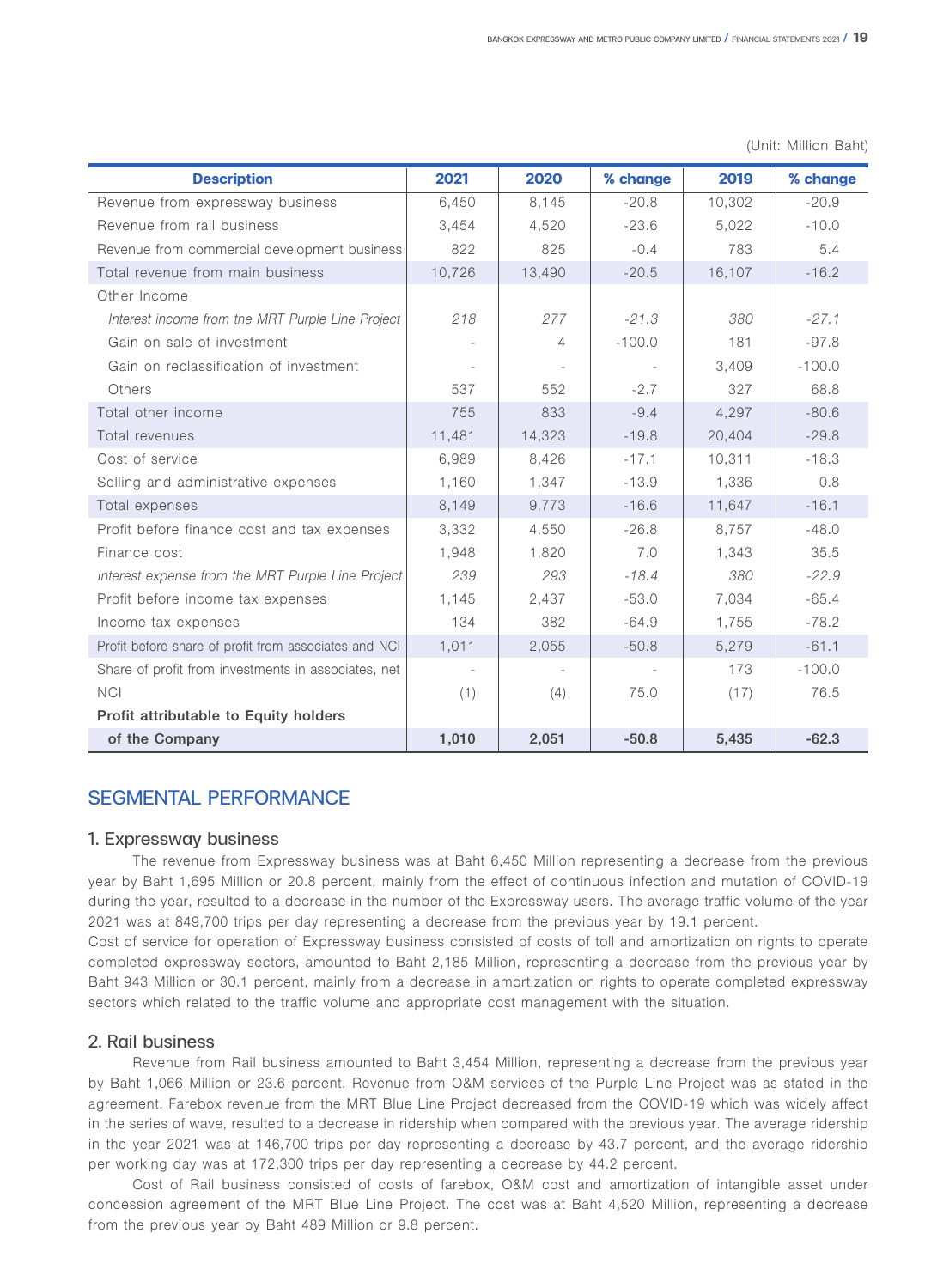#### 3. Commercial Development business

Commercial Development revenue was at Baht 822 Million which had not increase from the previous year due to the effect of COVID-19 and the Company's measures to support the business alliances. Cost of Commercial Development business was at Baht 284 Million representing a decrease from the previous year by Baht 5 Million or 1.7 percent.

(Unit: Million Baht)

#### Financial Position



**Assets**

As at December 30, 2021, the Company and its subsidiaries had total assets amounted to Baht 115,088 Million, representing an increase by Baht 1,472 Million or 1.3 percent when compared with total assets as at December 31, 2020, mainly from an increase in asset under concession agreements of MRT Blue Line, substantially from prepaid project remuneration in accordance to the concession agreement. Approximately 76.2 percent of assets was the asset under concession agreement and 13.8 percent was the long-term investment in other companies.

#### **Liabilities and Shareholders' Equity**

Total liabilities amounted to Baht 77,389 Million, representing an increase from the previous year by Baht 1,807 Million or 2.4 percent from the issuance of sustainability debentures with the total amount of Baht 6,000 Million to repay matured debentures. Interest-bearing debts, excluding loan of MRT purple line project which repaid by MRTA, was at Baht 64,282 Million representing an increase of Baht 3,716 Million. For the year 2021, cash from operating activities was at Baht 2,870 Million, representing a decrease from the effect of COVID-19, whereas significant cash out flow amount to Baht 5,733 Million from payment in capital expenditures and investing in amount of Baht 2,223 Million, interest payment in the amount of Baht 1,981 Million, and dividend payment in amount of Baht 1,529 Million. The company's commitments and contingent liabilities consisted of capital commitments, service commitments, operating lease commitments, guarantees, and other commitments, as described in Note 39 to the financial statements. Total shareholders' equity amounted to Baht 37,699 Million, representing the book value per share of Baht 2.47.

#### Significant Financial Ratios Analysis \*

The COVID-19 pandemic extremely affected to the company's main revenues which related to travelling, resulting to a decrease in financial ratios from the decline of revenues and profit. For Liquidity ratios, every day the company receives cash from providing services in the main business which is approximated 85 percent of total revenues; therefore, the company have no liquidity issue. Net interest-bearing debt to equity ratio (Net IBD/E) of the year 2021 was at 1.65 times representing an increase from the previous year, but still lower than 2.5 times as stated in loan and debenture agreements.

\* Reference to financial ratios in 4.3